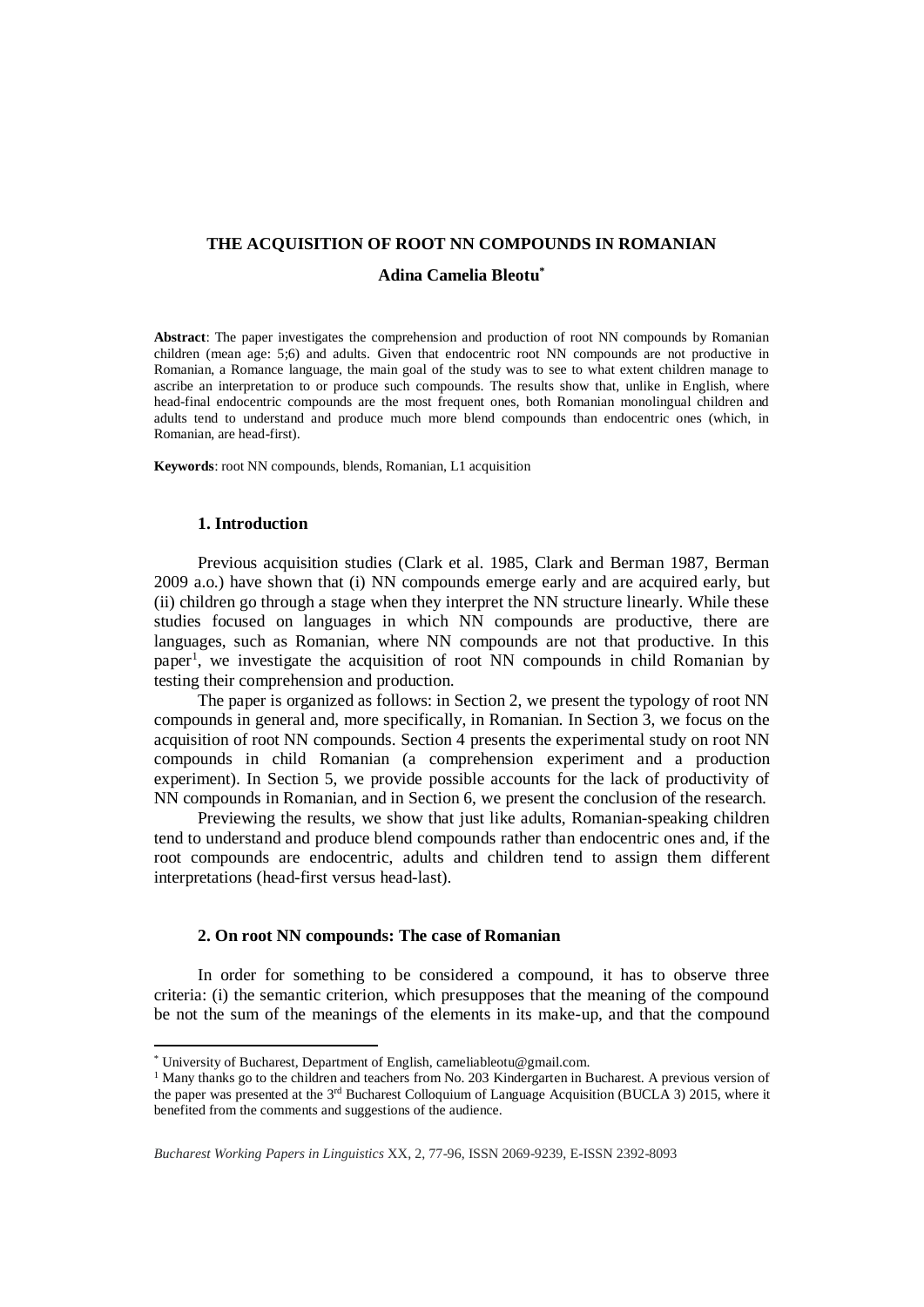denote a new referent; (ii) the morphological criterion, which presupposes that the resulting compound behave like a unit, inflecting at the end in principle; (iii) the syntactic criterion, which presupposes certain syntactic relations among the elements making the compound (Coteanu 2007).

In this paper, we focus on a special kind of compounds, namely, root NN compounds, which are sequences of two bare Ns. Root NN compounds can be of two major types, depending on the number of syntactic heads: (i) root compounds with only one syntactic head, and (ii) root compounds with two syntactic heads (*dvandva*). Root compounds with only one syntactic head, in their turn, can further classify into two different kinds, depending on whether there is a relation of hyponymy between the entity denoted by the compound and the entity denoted by the second noun: (a) *tatpurusa* NN compounds (endocentric), in which case the whole compound denotes a hyponym of the element denoted by the second noun (Bloomfield 1933), e.g. *sunflower*, and (b) *bahuvrihi* NN compounds (exocentric), in which case no relation of hyponymy holds between the element denoted by the compound and the element denoted by the second noun: e.g, *straw head*, *butterfingers*. While in the *tatpurusa* NN compounds, the second noun is both a syntactic and a semantic head, in the case of *bahuvrihi* NN compounds, there is no semantic head. As for root compounds with two syntactic heads, according to Bauer (1978), Baciu (2004), there are two types of *dvandva* compounds: (a) one in which the two members making up the compound represent different individuals, as in *a mother-child relationship*, (b) one in which the two members of the compound represent two facets of the same individual (also called appositional compounds), as in *student-prince*. In both cases, there is a Same Semantic Category Requirement at work, operating such that the members of the compounds both belong to the same semantic category.

While root NN compounds are known to be quite productive in languages like English or German, they are much less frequent in Romanian. Within the class of *tatpurusa* NN compounds in Romanian, we encounter two patterns (Graur et al. 1966, Guțu Romalo 2008):

(i) Noun + Noun in the Genitive: *floarea-soarelui* 'sun-the flower-GEN', *gura-leului*  'mouth-the-lion-GEN', *laptele-cucului* 'milk-the-cuckoo-GEN', *limba-mielului* 'tonguethe-lamb-GEN', *piciorul-cocoşului* 'leg-the-rooster-GEN', *traista-ciobanului* 'purse-theshepherd-GEN', *Poiana Ţapului* 'Glade-the He-goat-GEN';

(ii) Noun + preposition + Noun in the Accusative: *apă de plumb* 'water of lead', *bou-de-baltă* 'bull-of-mire', *brânduşă de primăvară* 'crocus of spring', *cimbrişor de câmp* 'thyme of field', *floare-de-colţ* 'flower-of-rock', *lapte-de-pasăre* 'milk-of-bird', *viperă cu corn* 'adder with horn', *Curtea de Argeş* 'Court-the of Argeş', *Malul cu Flori* 'Bank -the with Flowers'.

Two essential differences can be noticed in comparison to English. Firstly, the noun representing the head of the compound occupies the first position, and not the second, as is the case in English. Secondly, the noun subordinated to the head is inflected, while this is not so in English.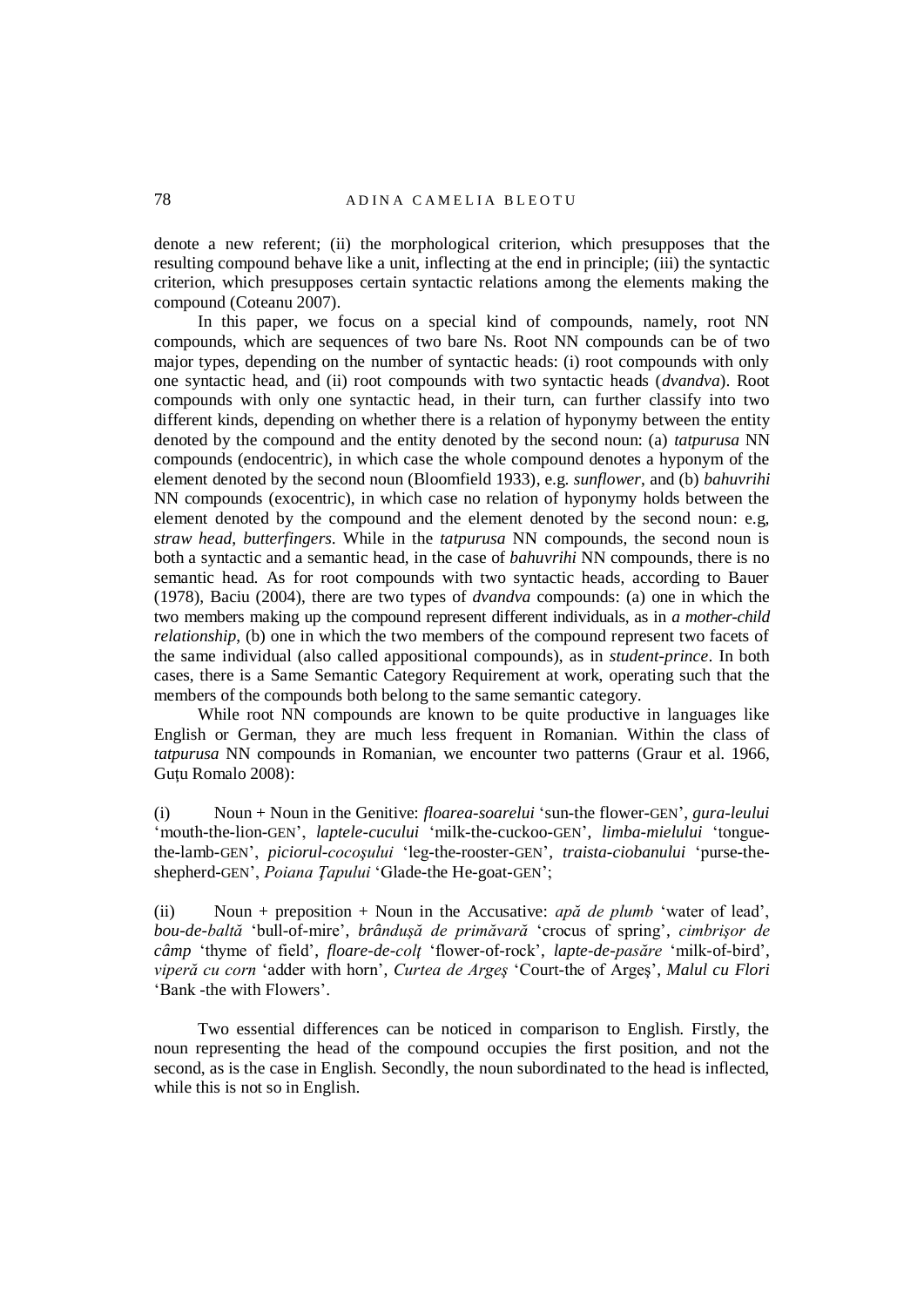As far as *dvandva* NN compounds are concerned, we encounter words such as: *puşcă-mitralieră* lit. 'gun-machine gun', *câine-lup* lit. 'dog-wolf', *redactor-şef* lit. 'editor-chief', *bloc-turn* lit. 'block-tower'; Coteanu (2007) argues that most of the *dvandva* NN compounds in Romanian are actually not compounds formed in Romanian, but they represent borrowings/adaptations from French.

All Romanian NN compounds can actually be considered phrasal compounds: nouns in Romanian NN compounds are either inflected (as in syntax) or preceded by a preposition (as in syntax). In consequence, Romanian NN compounds are completely different from English compounds, which are more minimal in their nature.

### **3. The acquisition of root NN compounds**

Previous acquisition studies which investigated the acquisition of root NN compounds looked mainly at languages where root NN compounds are extremely productive (e.g. German, English, Hebrew).

In English, for instance, compounding is the most productive word-formation means in both child and adult English (Clark 1993). NN compounding is highly productive in child language, given the fact that 89% of the compounds produced by children up to age four are NN compounds (Clark 1993: 149, Avram 2002 and references therein).

In a study on Hebrew compounds (Berman 2009), it was suggested that one could trace various developmental phases in the acquisition of compounds, starting from a stage of unanalyzed lexical items (age 1 to 2) to a stage of NN juxtaposition (age 2 to 3) and, then, after two other stages of acquisition of relevant knowledge of morphosyntax, finally the stage of syntactic productivity (Berman 2009: 314). Interestingly, according to Berman (2009), in the acquisition of compounds in Hebrew, there is a passage from a linear order to a hierarchical order. This is extended to English: "at this stage, children may combine two nouns in a structurally unmarked string, analogously to English-speaking 2-year-olds, e.g. *fire-dog* for a dog found near a fire or *lion-box* for a box with a lion's head on the cover" (Berman 2009: 314). However, the claim is highly debatable. If the compound *lion*-*box* is indeed formed by mere juxtaposition of items, why can we not interpret it as referring to a lion and a box, or merely to a lion (given the fact that the two nouns should be equal in status)? Why is it that a *lion-box* is, nevertheless, a box?

Experimental data show that children interpret the compounds as having a head from early on. If asked to select the picture which best matches the meaning of a compound, they correctly choose the picture which depicts the object labeled by the head of the compound. For example, if shown three pictures – one depicting a round black bug, one a stick, and the third one a bug that looked like a stick – and asked to choose the picture where they saw a *stick-bug*, children correctly choose the third picture (Gottfried 1997). Children's spontaneous innovations and comments support the idea that compounds are interpreted as having a head:

(1) D (2; 11, 25, wearing a sun-hat): *I look like a little pony-kid.* Mo: What's a pony-kid? D: *A kid who rides poney.*

(Clark 1993: 50)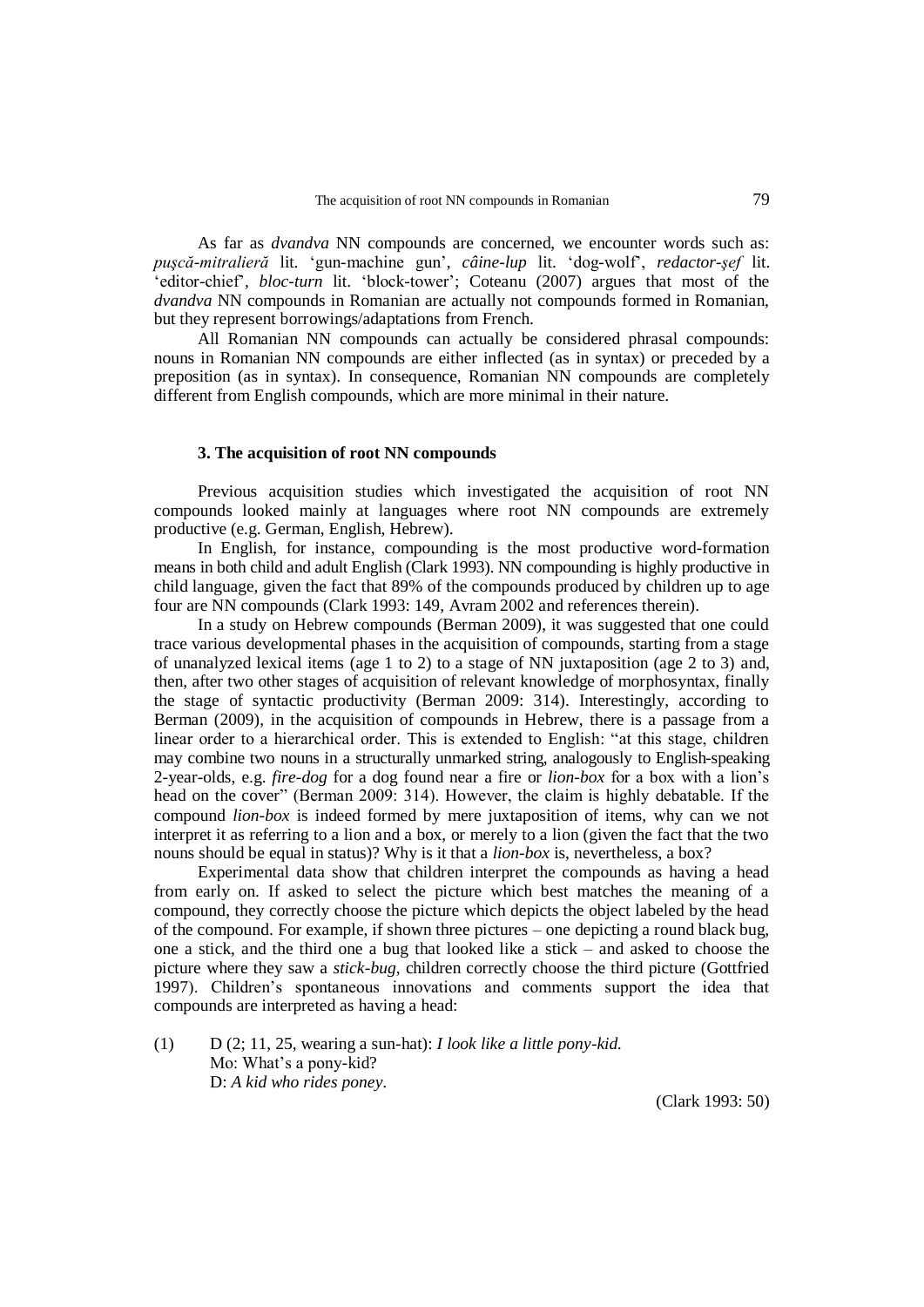## 80 A D IN A CAMELIA BLEOTU

Several semantic relations may obtain between the elements of an NN compound: Possession (*a doll blanket*, i.e. 'a blanket that a doll has, the blanket of a doll'), Material (*a sand cake,* i.e. 'a cake that is made from sand, a cake from sand'), Container (*a button box,* i.e. 'a box that holds buttons, a box that has buttons in it'), Location (*mountain trees*, i.e. 'trees that grow in the mountains, trees in the mountains'), Purpose (*a baby chair*, i.e. 'a chair that a baby uses, a chair for a baby') (Clark and Berman 1987). Out of these possibilities, children seem to favour the Material interpretation:

(2) D (3; 4, 29, playing at "cook"): *What would you like, sir?* Mo: Could you make me some angel-cake? D: *I don't have any angels.* 

(Clark 1993: 50)

Interestingly, children often produce compounds like *a fire-dog*, expressing a temporary property ('a dog found at the site of a fire'), whereas this is not the case with adults, whose compounds express permanent or essential properties.

#### **4. Root NN compounds in child Romanian**

While a lot of research on root NN compounds has focused on languages where root NN compounds are productive, languages such as Romanian where root NN compounds are not productive have received much less attention.

#### **4.1 Aims and expectations**

The current study aims to fill this gap in the acquisition literature by testing the comprehension and production of root NN compounds in child Romanian.

As far as comprehension is concerned, given that NN compounds are either headfirst (*floarea-soarelui* 'sun-the flower-GEN') or double-headed in Romanian (*poet-pictor* 'poet-painter'), we expect subjects to provide either head-first (*tatpurusa*) or blend (*dvandva*) interpretations. By head-first interpretations, we mean interpretations where the root NN compound is interpreted as referring to the entity denoted by the first noun, but endowed with the properties of the entity denoted by the second noun. By blend interpretations, we mean interpretations where the root NN compound is interpreted as referring to an entity that is both the entity denoted by the first noun and the entity denoted by the second noun. Given that the NN compounds with head-first interpretation in Romanian seem to all involve either case-inflected nouns (*floarea-soarelui* 'sun-the flower-GEN') or nouns preceded by prepositions, and the NN compounds with blend interpretation seem to involve bare nouns, we expect subjects to assign mostly blend interpretations to the root NN compounds they are given. The head-first endocentric interpretation remains, nevertheless, another possible way in which they can understand the root NN compounds.

As far as production is concerned, given that root NN compounds are not very productive in Romanian, we expect subjects to produce other more complex nominal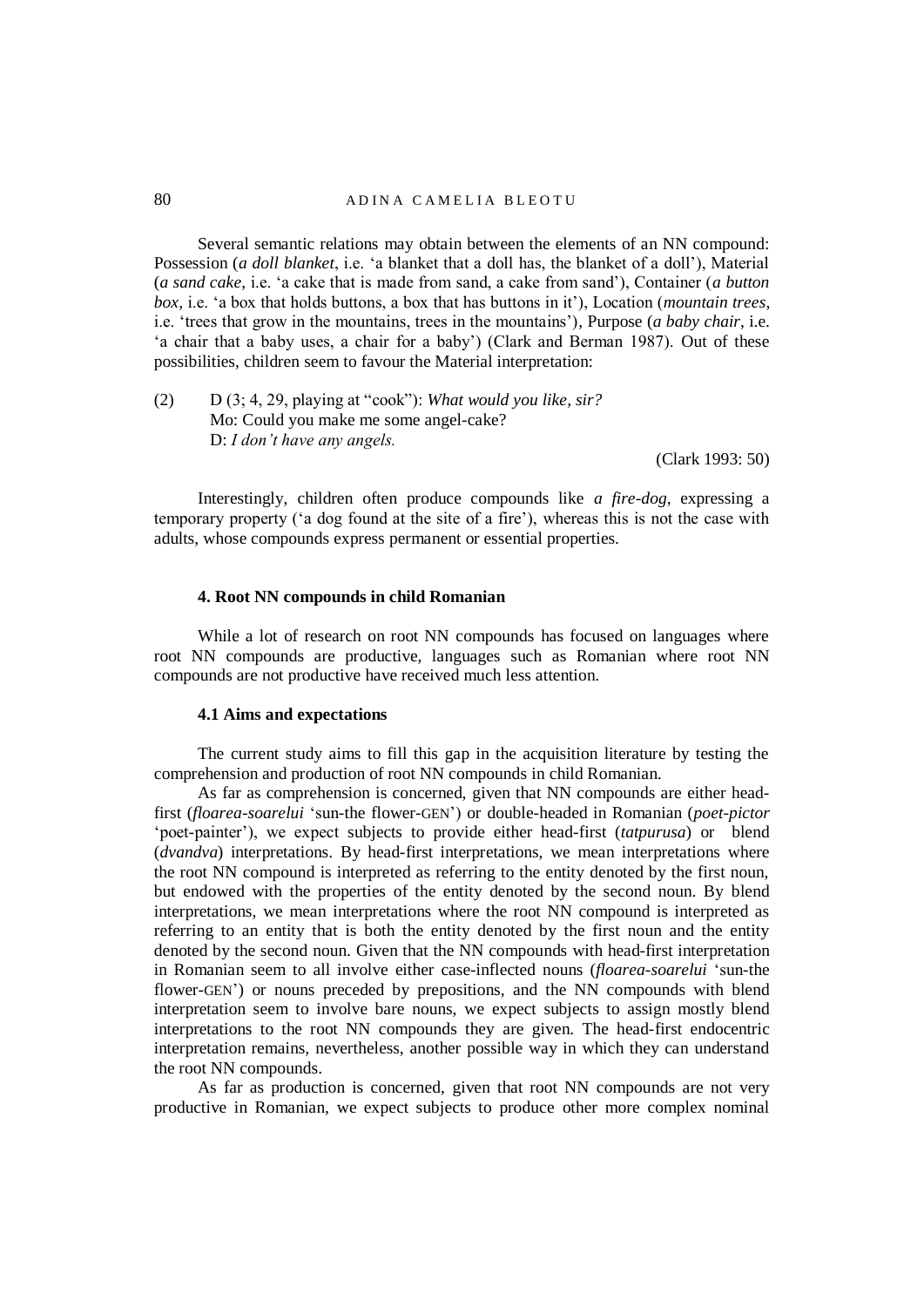expressions such 'an entity that is both A and B' or 'A with the properties of B' (or 'half A half B') instead. However, considering that, as we will see, the pictures which the subjects are presented with are pictures where a creature is made up of two halves of two other animals, i.e. pictures favouring a blend/*dvandva* interpretation, root NN compounds are actually expected as well. This expectation is strengthened even further by the fact that the *dvandva* NN compounds present in Romanian all seem to involve bare nouns.

# **4.2 Comprehension. The 'broască-porc' ('frog-pig') experiment**

The comprehension task was a picture identification task. In order to see how Romanian children understand root NN compounds, we tested the comprehension of the nouns *broască porc* lit. 'frog pig', *porc broască* lit. 'pig frog', *iepure câine* lit.'rabbit dog', *câine iepure* lit. 'dog rabbit', *prinţesă stea* lit. 'princess star', *stea prinţesă* lit. 'star princess', *câine măgar* lit. 'dog donkey', *măgar câine* lit. 'donkey dog'*, vacă găină* lit. 'cow hen', *găină vacă* lit. 'hen cow'*, elefant fântână* lit. 'elephant fountain'*, fântână elefant* lit. 'fountain elephant', *leu măgar* lit. 'lion donkey', *măgar leu* lit. 'donkey lion'. A group of 10 children and 10 control adults took part in the study.

#### **4.2.1 Predictions**

The few NN compounds present in Romanian (involving bare nouns) are either *dvandva* or endocentric. Hence, we expect subjects to choose either the blend/*dvandva* interpretation or the left-headed endocentric compound interpretation) as, in Romanian, endocentric compounds have their heads on the left. Moreover, given the fact that endocentric NN compounds (in the exact form NN) are not productive in Romanian, we expect the blend interpretation to be the predominant one. In the case of the NN compound *broască porc* lit. 'frog pig', for instance, we expect children to predominantly choose the interpretation corresponding to a hybrid, fantastic creature that is half frog, half pig.

The comprehension task does not offer the subject the possibility to choose an exocentric (headless) interpretation for the root NN compounds they hear, so such (creative) interpretation is ruled out in order to simplify the experimental task.

#### **4.2.2 Participants**

.

10 children<sup>2</sup> (age range: 4-7, mean age: 5;6) took part in the experiment, as well as 10 adults, who represented our control group.

#### **4.2.3 Materials and procedure**

For each pair of nouns (XY, YX), we used four pictures: one depicting both animals (Figure 1: A), one depicting a hybrid, fantastic creature (Figure 2: B), one depicting the first animal with attributes of the second (Figure 3: C), and another one

<sup>2</sup> The children were recruited from No. 203 Kindergarten.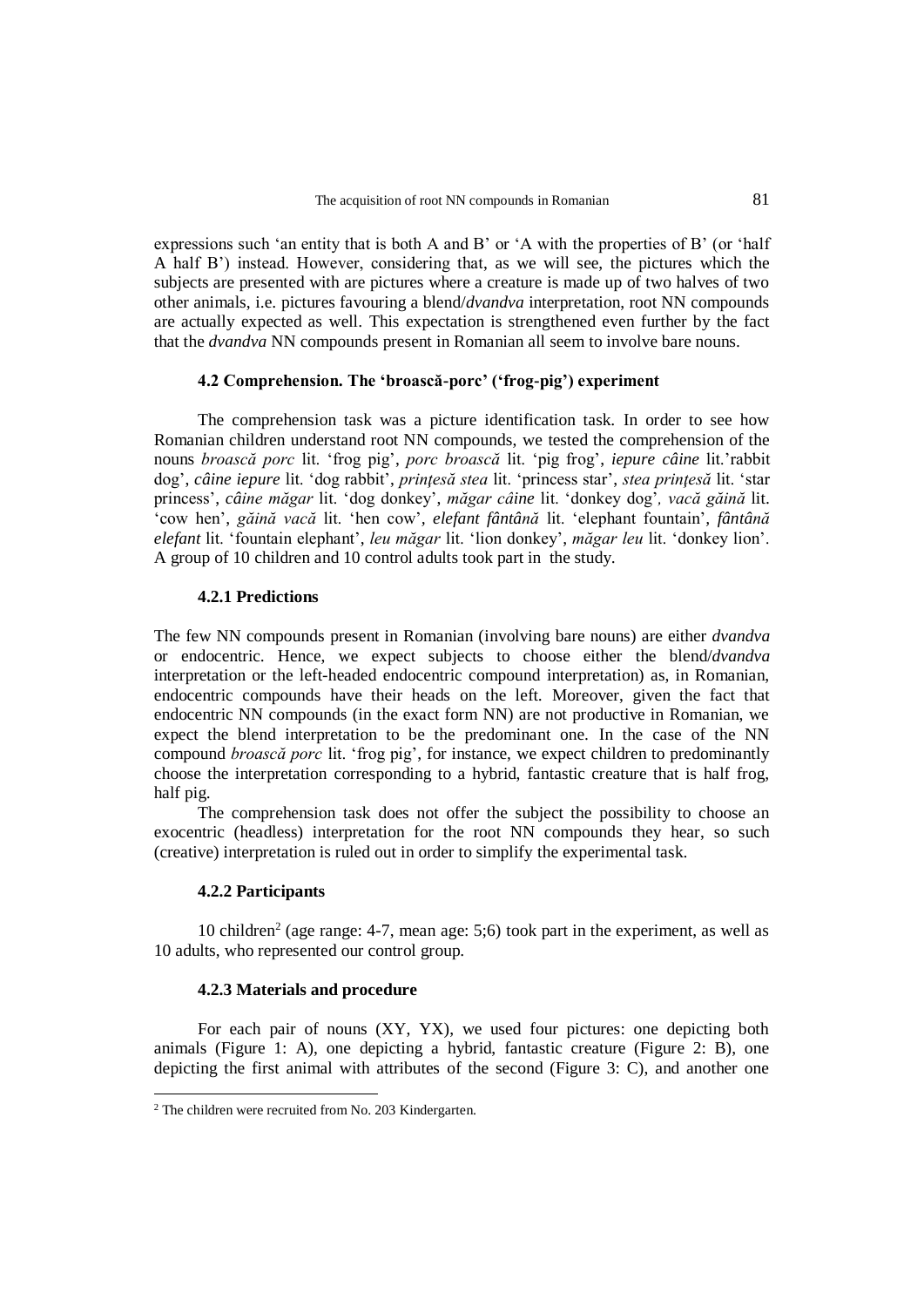depicting the second animal with attributes of the first (Figure 4: D) (see Appendix 1 for a full list of the drawings/pictures used in the experiment). The drawings below illustrate the readings which children could choose from in the case of the NN compound *broască porc* lit. 'frog pig'. Figure 1 and Figure 2 correspond to double-headed interpretations, whereas Figure 3 and Figure 4 correspond to endocentric interpretations. Figure 1 exemplifies the reading where the NN compound is double-headed (it has two nominal heads) and literally denotes two animals (a pig and a frog, in this case). Figure 2 represents the blend reading, where the NN compound is double-headed and it denotes a hybrid creature that is half the first animal, half the second animal, in this particular case, half pig half frog. Figure 3 exemplifies the head-first endocentric reading, where the NN compound denotes the animal denoted by the first animal with attributes of the animal denoted by the second noun. In the particular *broască porc* lit. 'frog pig' case, the drawing depicts a frog that is dirty like a pig. Figure 4 exemplifies the head-last endocentric reading, where the NN compound denotes the animal denoted by the second noun with attributes of the animal denoted by the first noun. In the case of *broască porc*  lit. 'frog pig', the drawing shows a pig with some frog-like attributes: it has the colour green, it is sitting on a leaf in the water. For the sake of simplicity, the drawings/interpretations will often be referred to as A, B, C, D.



**Figure 1.** Drawing with both animals for *broască porc* lit. 'frog pig' (A)



**Figure 2.** Drawing with hybrid, fantastic creature for *broască porc* lit. 'frog pig' (B)



**Figure 3.** Drawing with the first animal with attributes of the second for *broască porc* lit. 'frog pig' (C)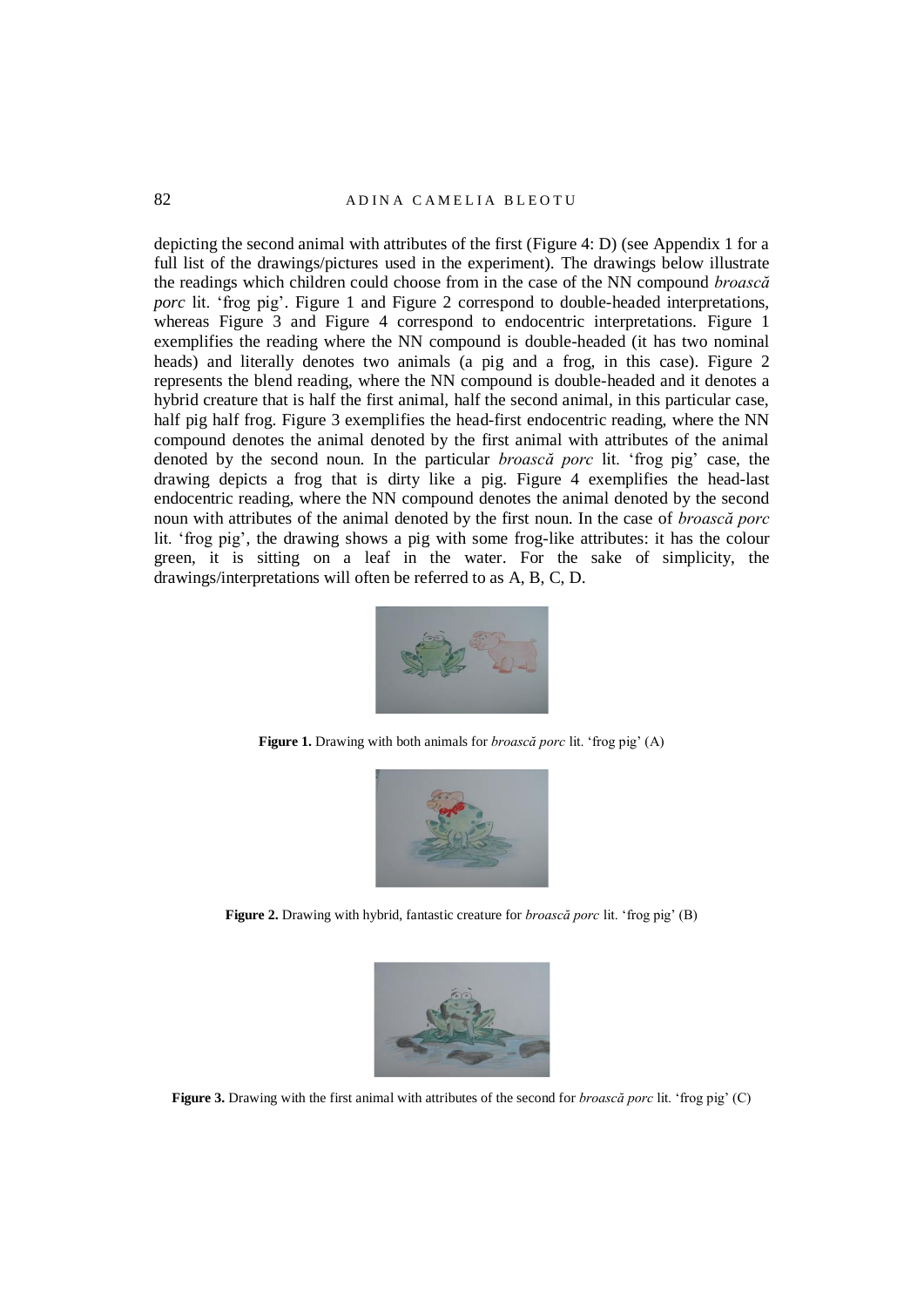

**Figure 4.** Drawing with the second animal with attributes of the first for *broască porc* lit. 'frog pig' (D)

The same drawings were used in the reverse case (YX), with the only difference that what counts as the first animal in the XY case now counts as the second, and what counts as the second animal in the XY case now counts as the first. In other words, in the *porc broască* lit. 'pig frog' (D) case, the drawings in Figure 3 and Figure 4 correspond to the head-last endocentric interpretation and the head-first endocentric interpretation of the NN compound instead of the head-first and head-last interpretations, as in the *broască porc* lit. 'frog pig' case.

In the version of the experiment run on the adult controls, the subjects were simply asked to pick the picture that best exemplified the XY compound. In the version for children, however, asking the children to help Adina (one of the experimenters) was introduced, as an incentive for them to get engaged in the testing game more. The other experimenter asked the subjects whether they would like to help Adina, since she has to draw an XY and she does not know exactly how to draw it. The subjects are told that Adina has made some drawings, and that, in order to help her, they must choose the image they believe best illustrates XY. We avoided both the use of the indefinite article *un* 'a.M.SG'*/ o* 'a.F.SG' and the use of the definite article *-(u)l* 'the.M.SG'*/ -a* 'the.F.SG' before the NN sequence in order not to influence the subjects' choice by indicating to them the head by means of the agreeing phi-features on the article.

#### **4.2.4 Results**

In the case of the control group, the 140 answers provided by the adults are 1 A answer (0.71%), i.e. both animals, 86 B answers (61.42%), i.e. hybrid, fantastic creature, 40 C answers (28.57%), i.e. the first animal with attributes of the second, 13 D answers (9. 28%), i.e. the second animal with attributes of the first, as can be seen in Figure 5:



**Figure 5.** Comprehension of root NN compounds by adults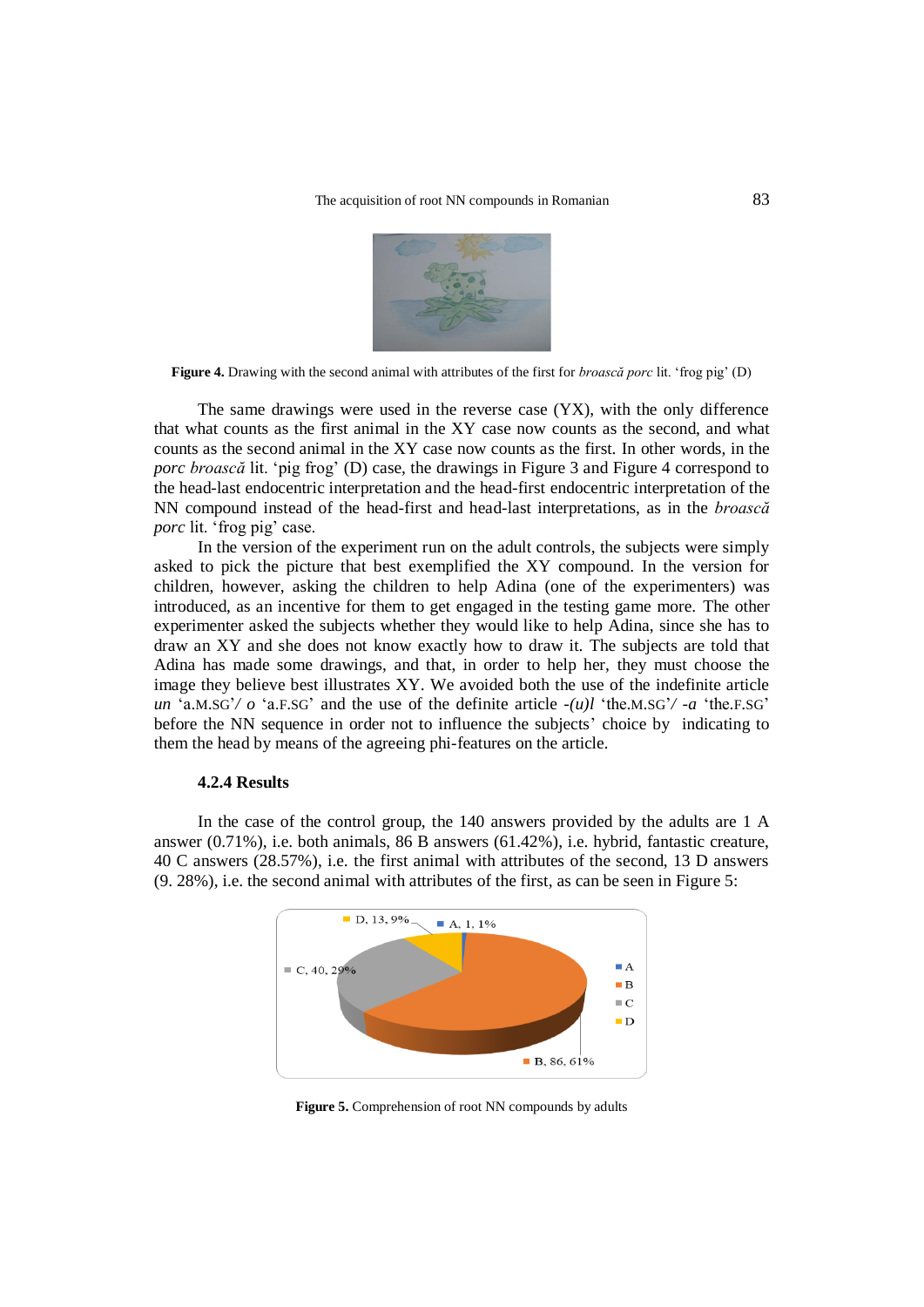Our predictions were borne out by the results: the subjects predominantly chose the B interpretation (the hybrid, fantastic creature) and the C interpretation (the first animal with attributes of the second). Moreover, the preferred interpretation was B (seven or more than seven B answers per subject).

There were also some D answers (3 D answers in the case *câine măgar* 'dog donkey', and 3 D answers in the case *elefant fântână* 'elephant fountain'). A possible reason for this may be related to the drawings. The drawing corresponding to the B interpretation for *câine măgar* 'dog donkey' is not that clear, as a subject argues: "It takes me a lot to tell that it has the legs of a dog" (I. D.). The drawing corresponding to the D interpretation for *câine măgar* 'dog donkey' can be interpreted as B: "It has the head of a donkey and the body of a dog" (B. M.). The drawing corresponding to the D interpretation for *elefant fântâna* 'elephant fountain' can receive the C interpretation.

Another noteworthy fact is that the B interpretation is preferred in the first set of 7 NN sequences, while the C interpretation is preferred in the second set. A possible explanation could be that, when they were faced with the same drawings again, and they were asked to show the experimenter YX (instead of XY), some of the subjects had the tendency to choose something else (the choice of another answer may have been thus induced).

As for the group of children, the 140 answers which they provided are divided into 17 A answers (12. 14%), i.e. both animals, 82 B answers (58.57%), i.e. hybrid, fantastic creature, 18 C answers (12.85%), i.e. the first animal with attributes of the second, 23 D answers (16.42%), i.e. the second animal with attributes of the first.



**Figure 6.** Proportion of A, B, C, D answers per child participants

Most of the answers given by children were B answers, with one exception *câine măgar* 'dog donkey', *măgar câine* 'donkey dog', where there were very few B answers; a possible explanation for this is that the drawing is not that clear.

Children very often chose the same drawing for both orders (XY or YX): one child chose the same drawing for *broască porc* 'frog pig', *porc broască* 'pig frog', as well as for *elefant fântână* 'elephant-fountain', *fântână elefant* 'fountain elephant', another child chose the same drawing for *câine măgar* 'dog donkey', *măgar câine* 'donkey dog', as well as for *vacă găină* 'cow hen', *găină vacă* 'hen cow'a.o. Children's choices were quite different from the adults, who very often chose another drawing when faced with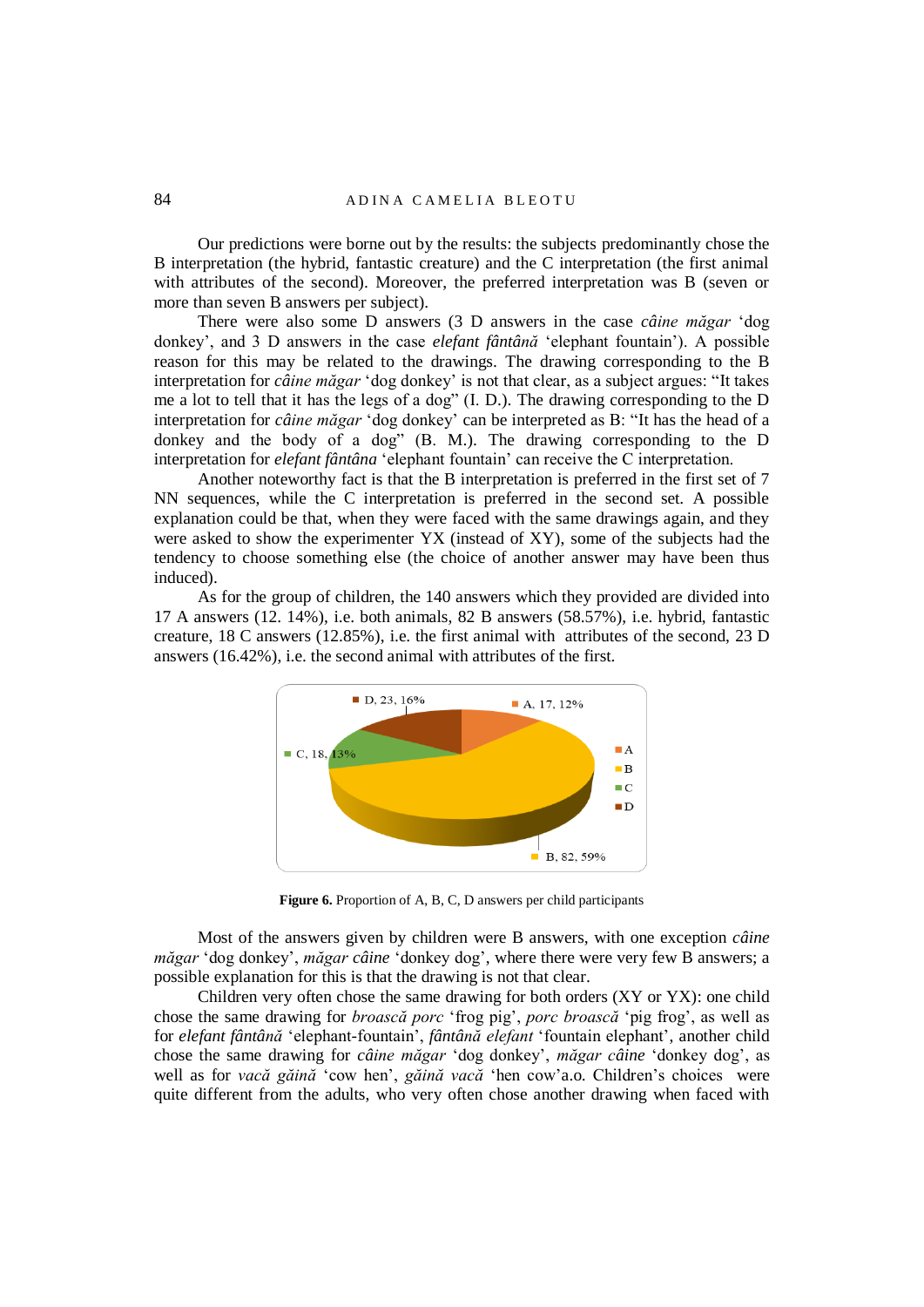the same set of drawings, but a different requirement: were the adults more careful or were they simply more influenceable? Possible reasons for the same choice answers in the case of children are consistency, the unwillingness to make an effort to choose once again ("I have already chosen this"), and the lack of clarity of the drawing.

There are very few C answers (a number equal to or smaller than the number of D answers), contrary to our predictions. However, the number of D answers is quite large; sometimes, the child chooses C or D, bringing, nevertheless, arguments in favour of a B answer: the child chose the drawing corresponding to the D interpretation for *fântânaelefant* 'fountain elephant', for example, because "it has the body of a fountain and the head and ears of an elephant" (M. 7), in the case *vacă găină* 'cow hen', the child says he chose D because "it has the head of a hen and the body of a cow" (C. 5).

If we are to compare the responses given by children and by adults, we see that children chose the D interpretation more often than adults did, and that adults chose the C interpretation more than children (see Table 1 for a more detailed presentation of the data). This suggests it may not be that clear to children what the head is in endocentric compounds.

The fact that only children chose A shows that adults have a clear understanding of the difference between coordination  $(X$  and  $Y)$  and compounding  $(XY')$ , whereas children do not at this point. Adults only allow compounds to refer to one single entity, not two, whereas children do not seem to observe this constraint

| <b>Table 1.</b> Total number of answers |                            |                   |                            |                                                            |                                                            |  |  |  |
|-----------------------------------------|----------------------------|-------------------|----------------------------|------------------------------------------------------------|------------------------------------------------------------|--|--|--|
| Group                                   | Total number of<br>answers | (both<br>animals) | В<br>(hybrid)<br>creature) | (1 <sup>st</sup> animal with)<br>attributes of the $2nd$ ) | (2 <sup>nd</sup> animal with)<br>attributes of the $1st$ ) |  |  |  |
| Children<br>Adults                      | 140<br>140                 |                   | 82<br>86                   | 18<br>40                                                   | 23<br>13                                                   |  |  |  |

# **4.3 Production. The "half-half" experiment**

Another aim of the current paper is to investigate the production of root NN compounds by Romanian monolingual children. To this purpose, we have devised an experiment inspired from the experiment conducted by Mellenius (1997) on the acquisition of compounding in Swedish (Berman 2009), where ten children aged 3;5 to 6;8 were asked to describe pictures depicting two halves from a memory game patched together in two-by-two random combinations and this elicited compound constructions from most of the children (Berman 2009).

# **4.3.1 Predictions**

The aim of experiment was to find out to what extent Romanian-speaking children use root NN compounds in naming drawings of creatures that are half something half something else.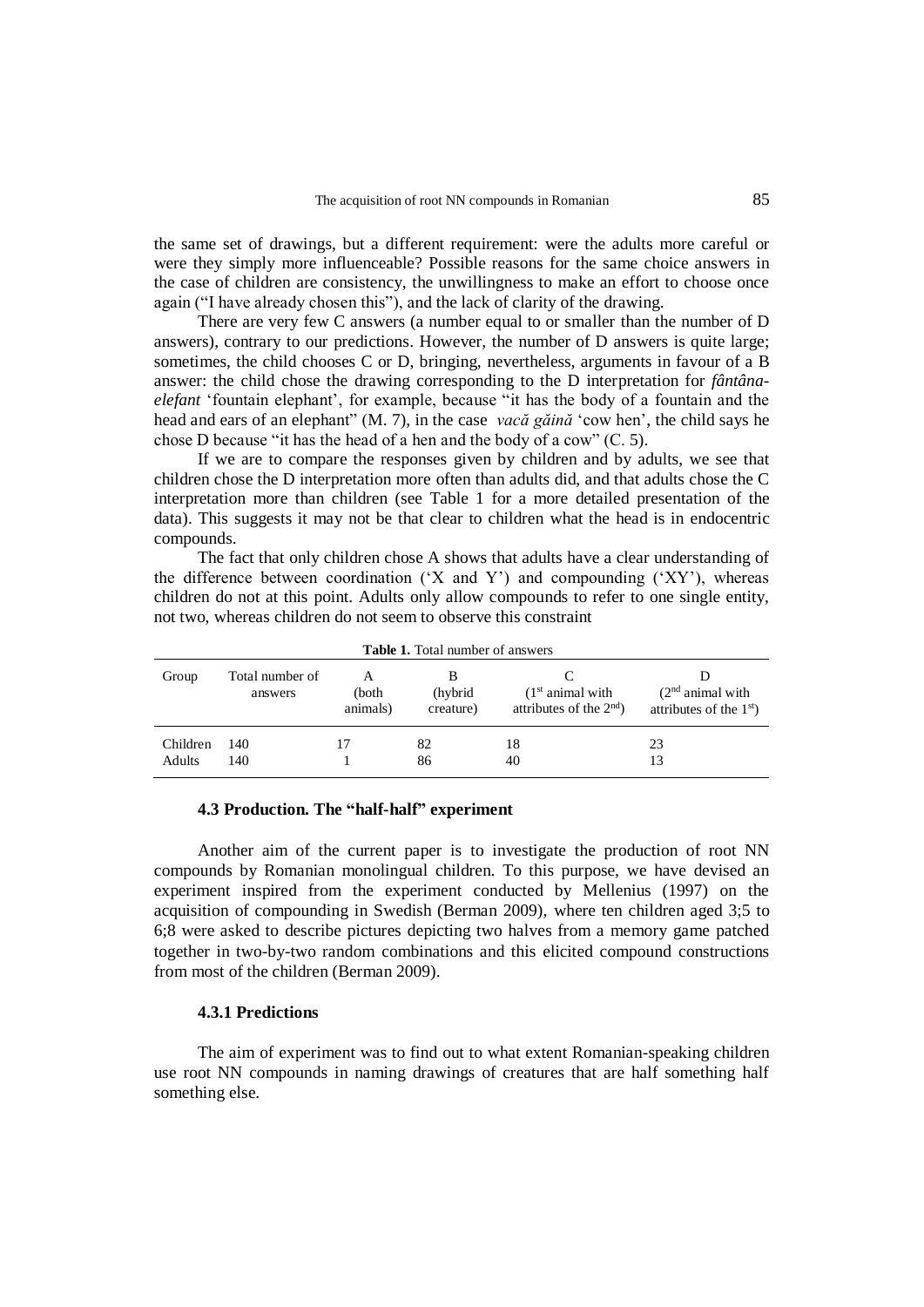## 86 A D IN A CAMELIA BLEOTU

Our expectation was that children would use at least some root NN compounds, although they could very well choose other means of picture naming. We expected subjects to produce *dvandva* NN compounds, although, given the fact that compounds are not that productive in Romanian, speakers could find other ways to name the pictures.

# **4.3.2 Participants**

13 children<sup>3</sup> (age range: 4-6, mean age: 5;2) took part in the experiment, as well as 6 adults, who represented our control group.

#### **4.3.3 Materials and procedure**

After drawing ten objects/ animals: a car, a dolphin, a dog, a cat, a house, a firtree, a flower, a lion, a chicken, a doll, we cut the drawings into half, we mixed the halves, thus obtaining strange creatures such as *pui-maşină* 'chicken-car', *leu-pisică* 'lion-cat'*, brad-floare* 'fir-flower', *floare-păpuşă* 'flower-doll', *casă-brad* 'house-fir', *pisică-leu* 'cat-lion'*, delfin-pui* 'dolphin-chicken', *maşină-delfin* 'car-dolphin', *maşinăcâine* 'car-dog', *câine-maşină* 'dog-car' (see Figure 7, 8 and Appendix 2 for a list of all the drawings used in the experiment conducted on children).



**Figure 7.** *maşină-delfin* 'car-dolphin'



**Figure 8.** *pui-maşină* 'chicken-car'

.

<sup>3</sup> The children were recruited from No. 203 Kindergarten in Bucharest.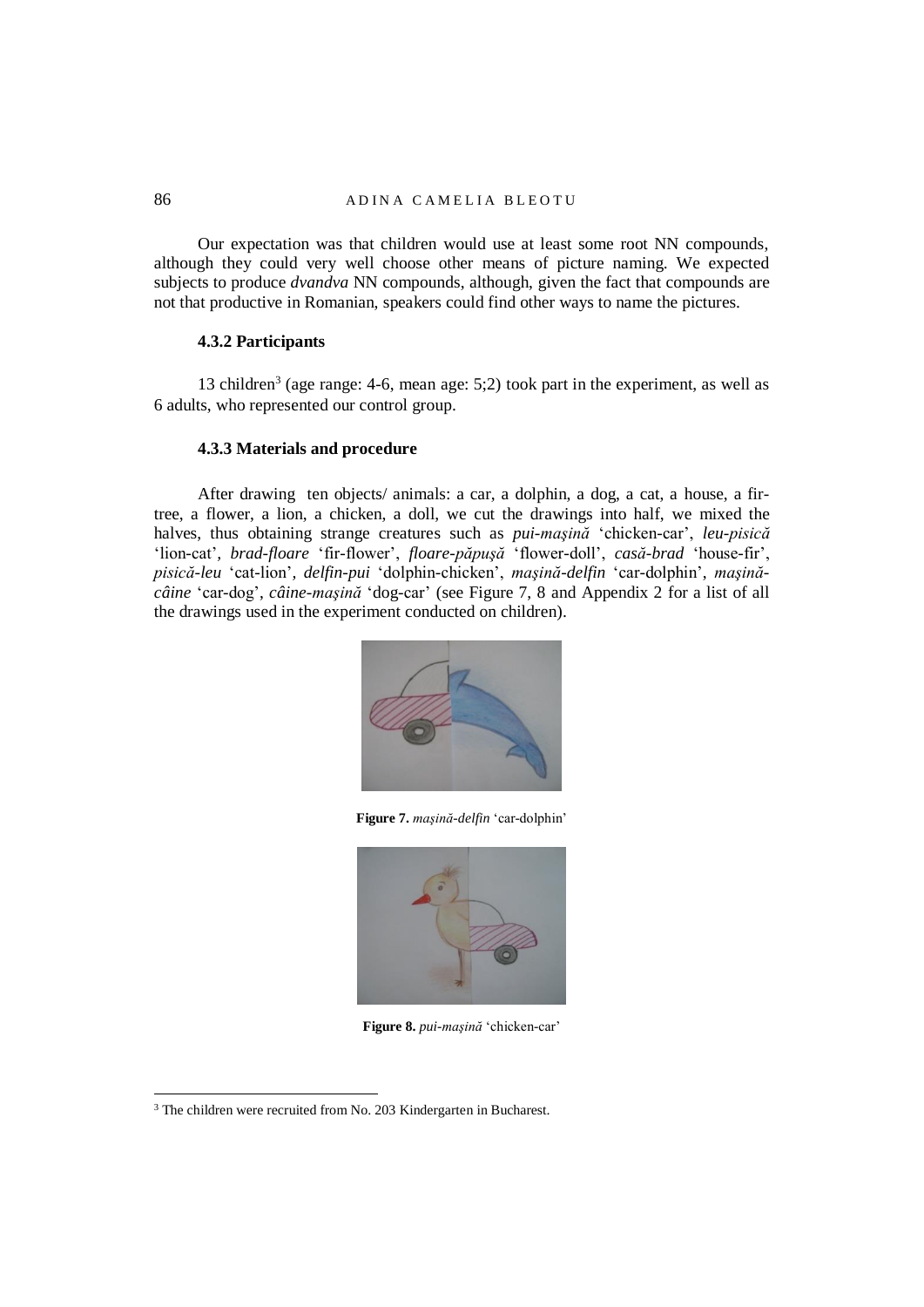The pictures in the experiment conducted on adults differed slightly from the pictures in the experiment conducted on children. They depicted *maşină-delfin* ('cardolphin'), *maşină-cȃine* ('car-dog'), *casă-brad* ('house-(fir)tree'), *păpuşă-floare* ('dollflower'), *leu-pui* ('lion-chicken'), *leu-câine* ('lion-dog'), *pisică-leu* ('cat-lion'), *pisicăcȃine* ('cat-dog'), *floare-brad*('flower-tree'),*delfin-pisică* ('dolphin-cat').

We showed the drawings depicting the strange creatures to the adult control group and to the children and asked them to name them. Each adult and child saw a number of 10 pictures.

## **4.3.4 Results**

In the case of the control group, we obtained 60 answers (10 per adult), 54 of which were NN answers (90%), and 6 were other kinds of answers (10%).

The few exceptions were *un brad cu floricele* 'a fir-tree with flowers' for *floarebrad* 'flower-fir-tree', *o pisică care se gândeşte la un delfin* 'a cat thinking of a dolphin' for *delfin-pisică* 'dolphin-cat', *floare de fată* 'flower of girl', i.e. 'a flower of a girl' for *păpuşă-floare* 'doll-flower', *leu şchiop* 'lion cripple' for *leu-pui* 'lion-chicken'. Interestingly, the NN answers took into account which half was the first and which the second (the order of the nouns in the compound obeys the order in which the halves appear).

In the case of children, out of 130 answers (10 per child), 31 were NN answers (23.85%), and 99 were other kinds of answers (76.15%).

Only three children out of thirteen answered by using NN compounds; six children used only one of the nouns to name the strange creature, e.g, *floare* 'flower'; two children used both nouns in coordination, e.g. *un leu şi o pisică* 'a lion and a cat', and two children used two nouns in coordination: one denoting half of the first animal, the other denoting half of the second animal, e.g. *o jumătate fetiţă şi o jumătate floare* 'half girl and half flower' (see Appendix 3 for a full list of the answers provided by children).

Hence, NN compounds are not so productive in child Romanian. Most children resorted to other means of referring to the creature represented in the drawing than NN compounding; in contrast, in Swedish (Mellenius 1997), for example, most of the children provided more compound constructions than other types of labels; the same productivity can be noticed in the case of English as well.

Unlike children, Romanian adults did use NN compounds in order to refer to the creatures represented by the two halves. We know that NN compounds in Romanian may be either *dvandva* (coordinative) or endocentric, but, in this particular experiment, the creature requiring a name is made up of two halves, thus, the best (most economical and semantically adequate) label for it is a *dvandva* NN compound (a blend). Therefore, although not as productive as in English, NN compounds do exist in Romanian (as blends) and they are more frequent in the language of adults than in child Romanian.

# **4.4 Discussion**

Both the comprehension experiment and the production experiment show that root NN compounds are not completely absent from Romanian. However, most of the interpretations ascribed to root NN compounds, as well as most of the root NN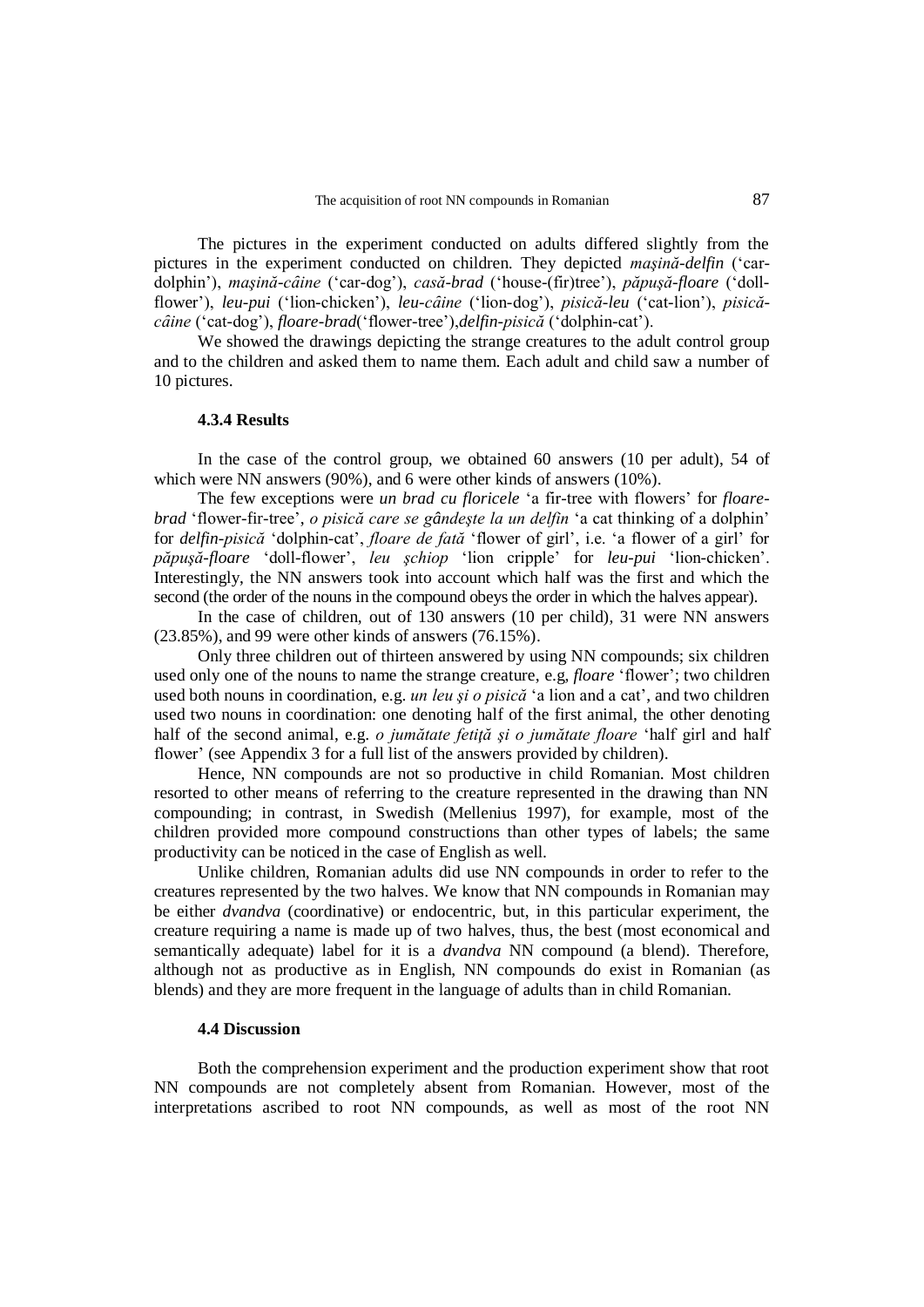compounds produced seem to be blend rather than endocentric. There seems to be an interesting difference between adults and children. As far as interpretation is concerned, just like adults, most children interpret root NN compounds as blends referring to fantastic, hybrid creatures. However, in the case of the few endocentric root NN compound interpretations provided both by adults and children, it seems to be the case that adults interpret some root NN compounds as head-first endocentric more than children. This may suggest that the headedness parameter for compounds is still setting its value.

As far as production is concerned, adults produce considerably more root NN compounds than children in association with the blend interpretation. Children prefer other ways of referring to hybrid creatures than root NN compounds.

The results from comprehension and production seem to be consistent: both adults and children associate root NN compounds with blend readings both when they are asked to pick a picture, revealing their interpretation, as well as when they are asked to name a picture.

# **5. Possible accounts for the lack of productivity of endocentric NN compounds in Romanian**

In both the comprehension and the production experiment, there was a clear association between a root NN compound and a blend interpretation. Very few root NN compounds were given an endocentric reading in the comprehension task, and the compounds produced in the production task matched the picture which clearly exemplified the blend reading.

There are several possible accounts for the lack of productivity of endocentric NN compounds in child Romanian and in Romanian, in general, for that matter.

One possible account is in terms of the Compounding Parameter (TCP) (Snyder 1995, 2001), which has a positive setting in certain languages ([+TCP]) and a negative setting in others ([−TCP]). Compounds occur in languages where there are resultatives and verb-particle combinations, such as English or Japanese. In contrast, languages like Spanish or Romanian seem to lack resultative or verb-particle combinations, and, in consequence, they will display lack of productivity in compounding.

(3) a. John wiped the table clean. b. Mary pulled the lid off.

| (4) | a. | */???Ion a sters masa curată. |  |
|-----|----|-------------------------------|--|
|     |    | Ion has wiped table-the clean |  |
|     |    | 'Ion wiped the table clean.'  |  |
|     | b. | ?Maria a tras capacul jos.    |  |
|     |    | Maria has pulled lid-the down |  |
|     |    | 'Maria pulled the lid off.'   |  |

Romanian does not have verb-particle constructions, using adverbs instead to convey the meaning of the particle. In (2b), *a trage jos* 'draw down' does not act like a syntactic unit,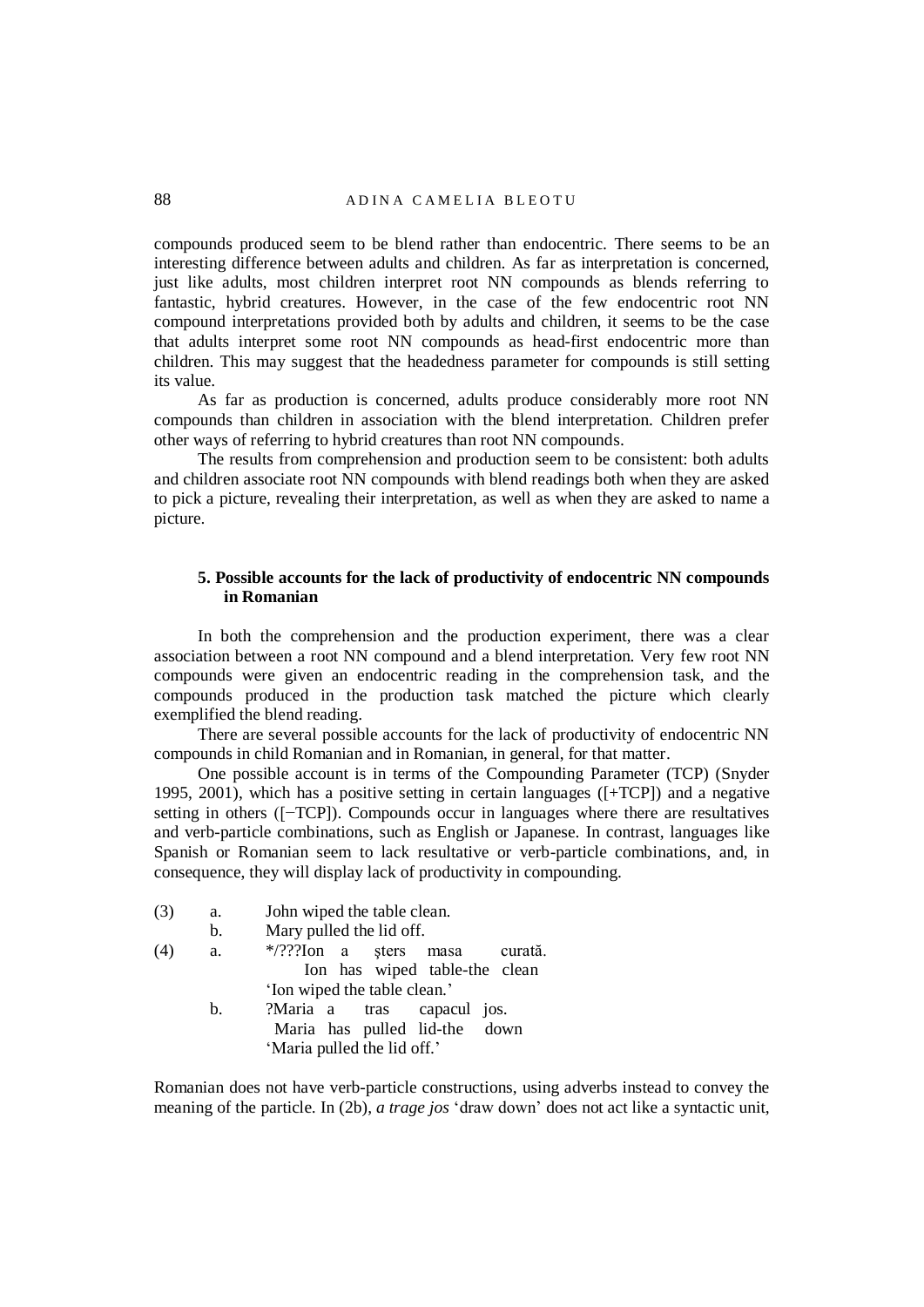as *jos* 'down' can be independently modified by *foarte* 'very', while the particle *off* is not open to *very* modification. This is because, unlike in Romanian, verb + particles act as a syntactic unit in English (Snyder 1995, 2001).

As far as resultatives are concerned, while a cursory glance at Romanian might give the impression that there are no resultatives in Romanian, Farkas (2011) draws our attention to examples such as in (5), where the nominals convey a resultative meaning:

- (5) a. Ion a şters masa lună. Ion has wiped table-the moon Ion wiped the table clean.'
	- b. Ion l- a bătut pe Marius măr. Ion CL.3SG.M has beaten PE Marius apple 'Ion beat Marius black and blue.'

On the other hand, whereas English is very productive, allowing for a wide variety of resultatives, there are only a few such constructions in Romanian, as also argued in Drăgan (2012), who considers them frozen phrases.

Another account is in terms of the distinction the Rich Morphology vs. Poor Morphology, according to which, in languages with poor morphology, compounds are formed in morphology. In languages with rich morphology, on the other hand, compounds are formed in syntax (Di Sciullo 2005). Since Romanian is a language with rich morphology, it forms its compounds in syntax, unlike English, which forms them in morphology. Such an explanation would be further supported by the behavior: some languages allow caseless nouns within compounds, while others do not. English, for instance, allows caseless nouns within compounds. In *sun flower*, there is no need for the Genitive as *sun* is [−animate], in *baby pram*, there is no need for Genitive case, as *baby* expresses the purpose (*for babies*). However, there are exceptions even in those languages which allow caseless nouns within compounds, e.g. *shepherd's purse* (which is a kind of flower). In contrast, Romanian relies a lot on case in the formation of compounds: *floarea soarelui* 'flower-the sun-GEN' is just one example, but see Section 2 for a more comprehensive list.

The difference in compound productivity between Romanian and English can also be discussed in terms of N-to-D Movement: NN compounds are productive in languages where there is no N-to-D movement, and unproductive in languages in which there is Nto-D movement. This could again be correlated to the idea of poor morphology versus rich morphology.

While the Compounding Parameter seems to generalize across quite different data (and it may be quite a challenge to explain in what way verb-particle constructions/ resultatives and compounds are the same), the Rich vs. Poor Morphology account links productivity to the available morphological resources a language may make use of. Given the presence of many complex/ inflected compounds but the near-absence of root ones in Romanian, the Rich vs. Poor Morphology account seems a more plausible explanation for the lack of productivity of root NN compounds in Romanian. In addition, the blend interpretation ascribed to the root NN compounds produced by adults and children in the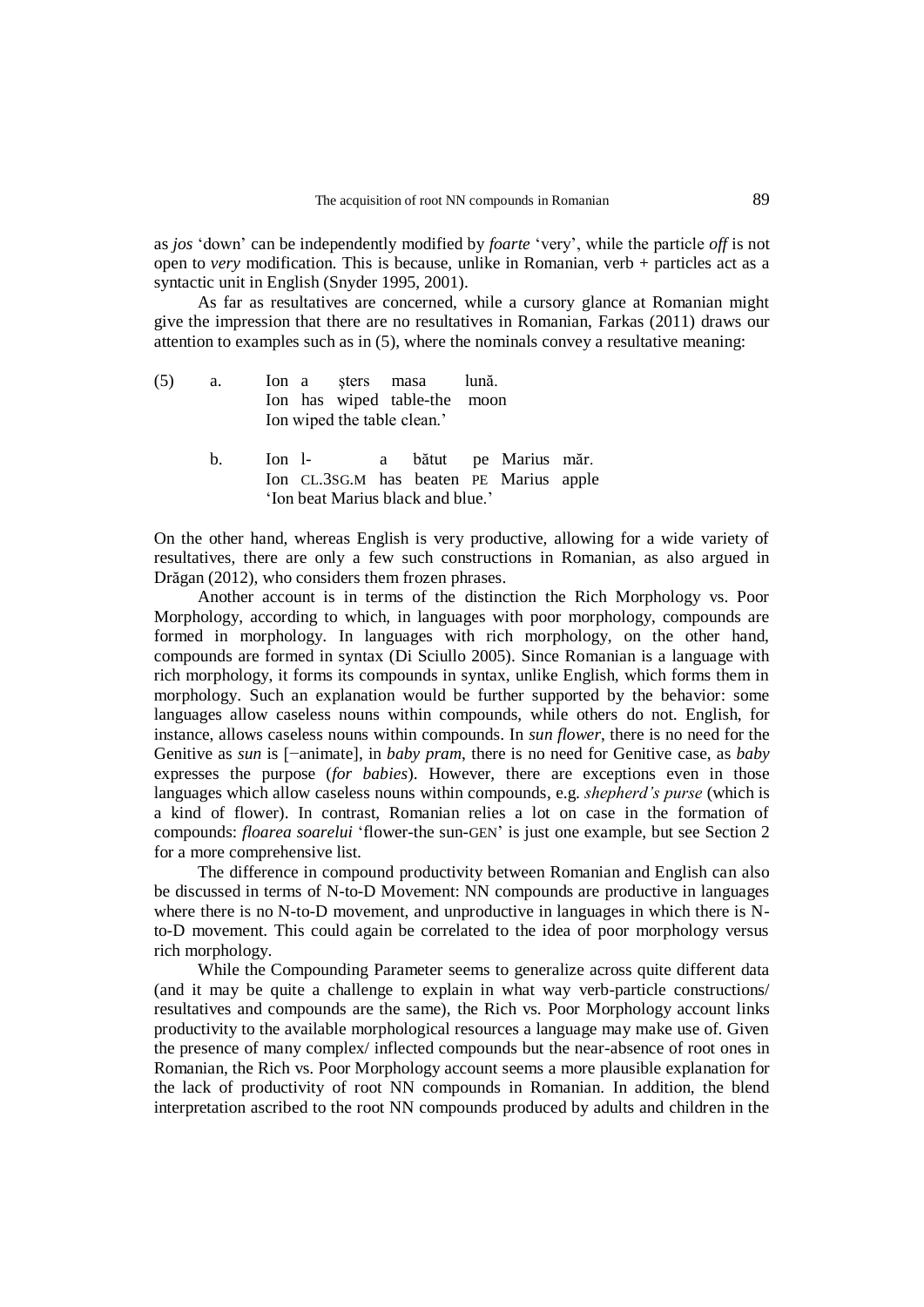experiments presented above can be explained by the fact that the few root NN compounds present in Romanian are associated with such a reading.

#### **6. Conclusions**

In conclusion, there seems to be a notable difference between children and adults with respect to the production of root NN compounds: while in the comprehension task, children performed more or less like adults, understanding the root NN compounds as blends most of the time (although adults gave some endocentric answers as well), in the production task, children produced considerably fewer blends than adults. Nevertheless, they produced some blends (a significant number of 31 NN compounds), and this fact, together with the presence of numerous blends in adult language shows that root NN compounds are not completely absent from Romanian, but they are blends rather than endocentric words, as in English. These results show that there are root NN compounds in Romanian, although they are not very productive, a fact which can be explained (among other possible explanations) on the basis of Romanian being a language with rich morphology, unlike English. Speakers can understand and produce root NN compounds, but the preferred interpretation is that of blend.

#### **References**

- Avram, L. 2002. *An Introduction to Language Acquisition from a Generative Perspective.* Bucharest: Editura Universităţii din Bucureşti.
- Baciu, I. 2004. *English Morphology: Word Formation. A Generative Perspective.* Bucharest: Editura Universităţii din Bucureşti.
- Bauer, L. 1978. *The Grammar of Nominal Compounding*. Odense: Odense University Press
- Berman, R. A. 2009. Children's acquisition of compound constructions. In R. Lieber and P. Stekauer (eds.), *The Oxford Handbook of Compounding*, 298-322*.* New York: Oxford University Press.
- Bloomfield, L. 1933. *Language*. New York: Henry Holt.
- Clark, E. V. 1993. *The Lexicon in Acquisition.* Cambridge: Cambridge University Press.
- Clark, E. V. and Berman, R. A. 1987. Types of linguistic knowledge: Interpreting and producing compound nouns. *Journal of Child Language* 14 (3): 547-567.
- Clark, E. V., Gelman, S. A. & Lane, N. M. 1985. Compound nouns and category structure in young children. *Child Development* 56: 84-94.
- Coteanu, I. 2007. Compunerea. In N. Forăscu, A. Bidu-Vrânceanu (eds.), *Formarea cuvintelor în limba română: derivarea, compunerea, conversiunea*, 71-81. Bucharest: Editura Universităţii din Bucureşti.
- Di Sciullo, A. M. 2005. Decomposing compounds. *SKASE Journal of Theoretical Linguistics* 2 (3): 14-33. Drăgan, R. 2012. *Aspects of Lexical Structure: Verbs in Locative Constructions in English and Romanian*.

Bucharest: Editura Universității din București.

- Farkas, I. A. 2011. Predicative bare nouns in Romanian resultatives. *Revue roumaine de linguistique* LVI (3): 277-292.
- Gottfried, G. M. 1997. Comprehending compounds: Evidence for metaphoric skill? *Journal of Child Language* 24: 163-186.
- Graur, A., Avram M., Vasiliu L. 1966. *Gramatica limbii române*, second edition, vol. I, *Morfologia*. Bucharest: Editura [Academiei Republicii Socialiste România.](https://www.anticariat.net/editura/Academiei+Republicii+Socialiste+Romania)
- Guţu Romalo, V. (coord). 2008. *Gramatica limbii române*, vol. I. *Cuvântul.* Bucharest: Editura Academiei Române.
- Mellenius, I. 1997. *The Acquisition of Nominal Compounding in Swedish*. Lund: Lund University Press.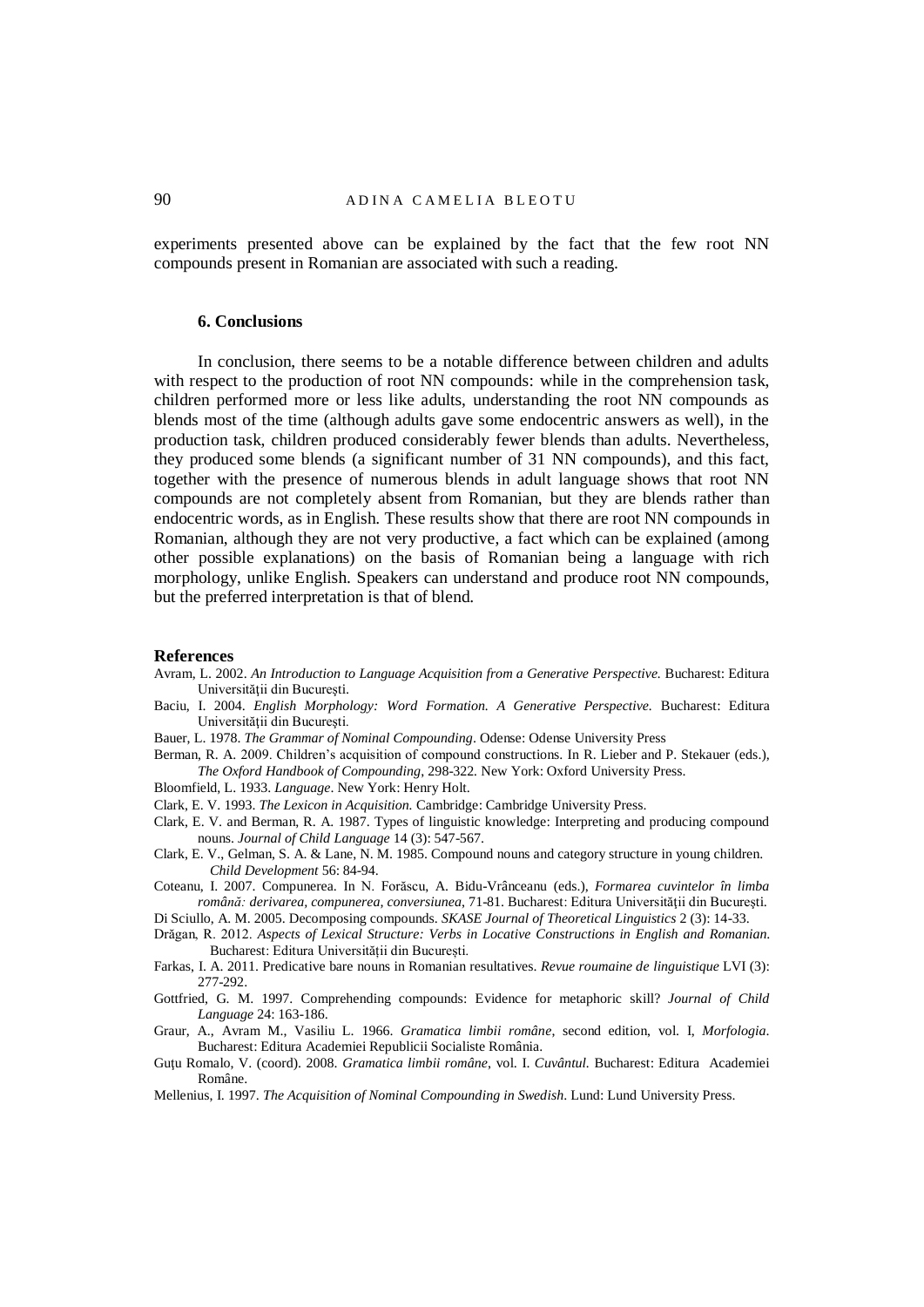- Snyder, W. B. 1995. Language Acquisition and Language Variation: The Role of Morphology, PhD dissertation, MIT.
- Snyder, W. B. 2001. On the nature of syntactic variation: Evidence from complex predicates and complex word formation. *Language* 77: 324-342.

# **Appendix 1**

- A: both animals
- B: hybrid, fantastic creature
- C: the first animal with attributes of the second animal
- D: the second animal with attributes of the first animal
- (1) *iepure câine* lit. 'rabbit dog'



(2) *prinţesă stea* lit. 'princess star'



(3) *câine măgar* lit. 'dog donkey'



(4) *vacă găină* lit. 'cow hen'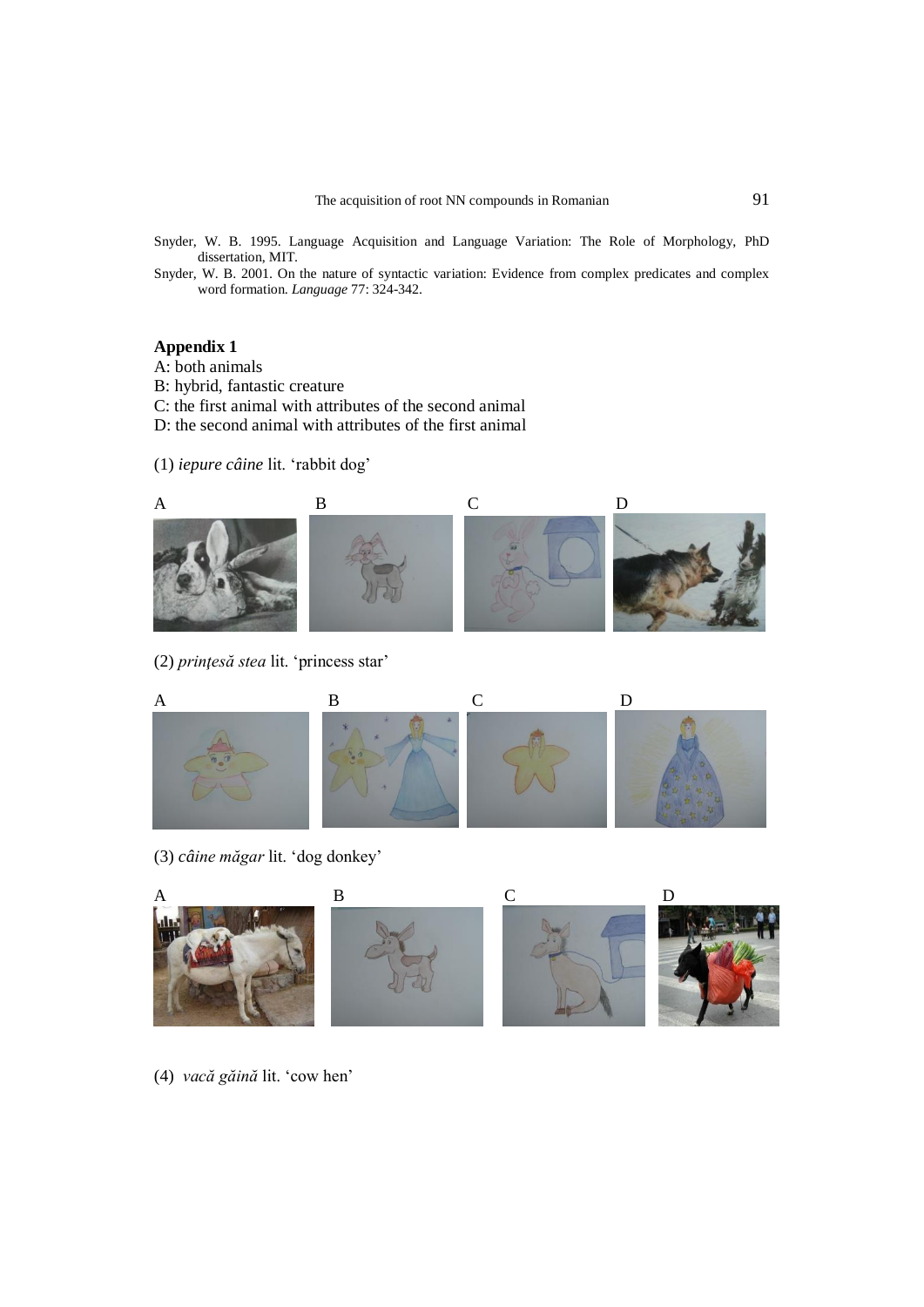

(5) *elefant-fântână* lit. 'elephant fountain'



(6) *leu măgar* lit. 'lion donkey'



# **Appendix 2**







 *maşină-câine* 'car-dog' *casă-brad* 'house-fir tree' *păpuşă-floare* 'doll-flower'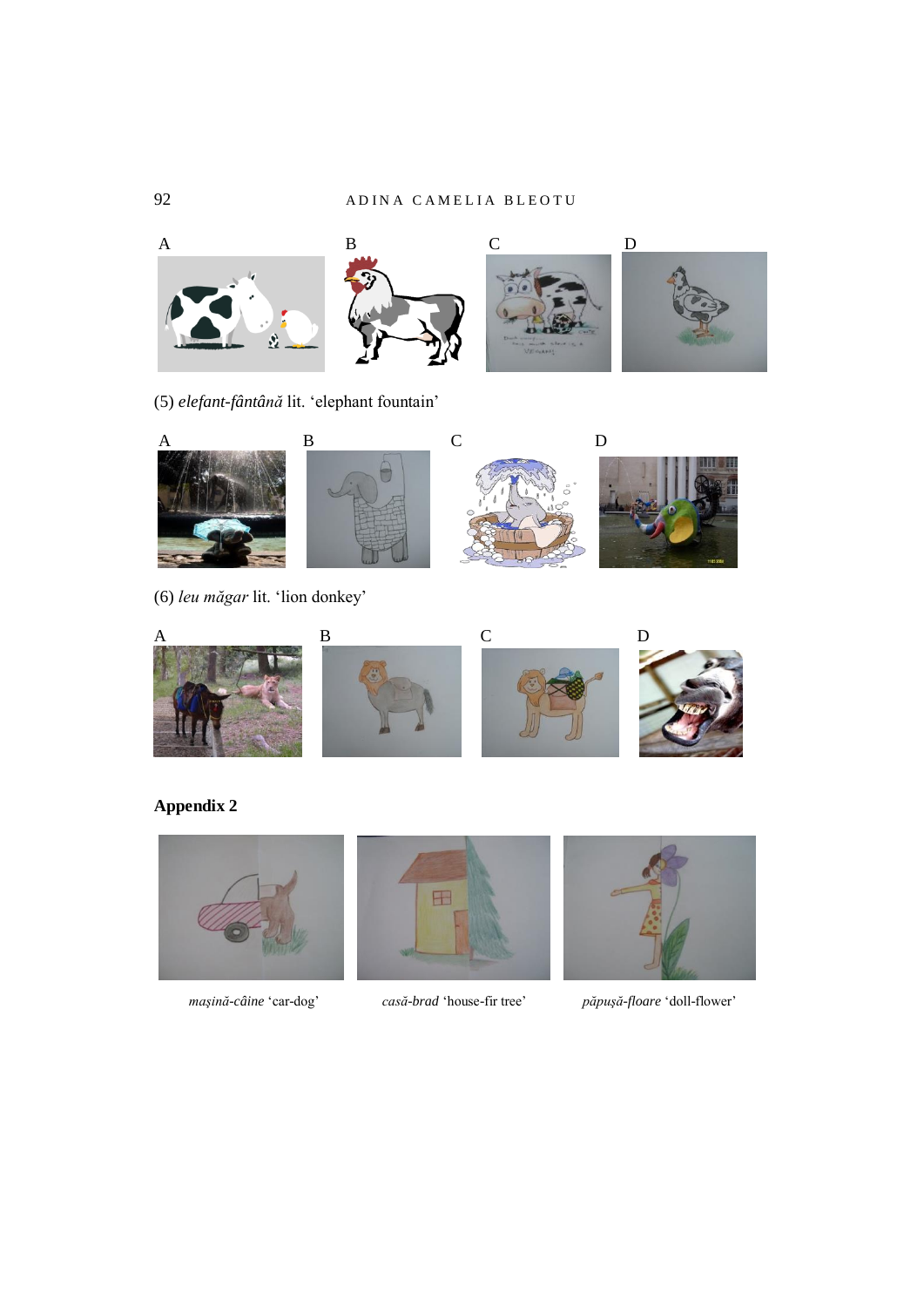# The acquisition of root NN compounds in Romanian 93



 *leu-pui* 'lion-chicken' *leu-câine* 'lion-dog' *pisică-leu* 'cat-lion'









 *pisică-câine* 'cat-dog' *floare-brad* 'flower-fir tree' *delfin-pisică* 'dolphin-cat'



# **Appendix 3**

|                                 | Root NN compounds (I Series: Child 1-Child 7) |                                                                  |                    |                                                 |                            |                                              |                                                                                                      |
|---------------------------------|-----------------------------------------------|------------------------------------------------------------------|--------------------|-------------------------------------------------|----------------------------|----------------------------------------------|------------------------------------------------------------------------------------------------------|
| Drawings                        | Child 1<br>(5; 6)                             | Child 2<br>(4)                                                   | Child 3<br>(5; 6)  | Child 4<br>(5)                                  | Child 5<br>(5; 5)          | Child 6<br>(5)                               | Child 7<br>(6)                                                                                       |
| pui-mașină<br>'chicken-<br>car' | păsărică<br>'birdie'                          | o păsărică și<br>o mașinuță<br>'a birdie<br>and a little<br>car' | găină<br>'hen'     | găină<br>'hen'                                  | mașină<br>'car'            | pui-<br>mașinuță<br>'chicken-<br>little car' | o mașină și<br>un pui<br>'a car and<br>a chicken'                                                    |
| leu-pisică<br>'lion-cat'        | Pisicută<br>'kitty'                           | un leu și o<br>pisică<br>'a lion and a<br>cat'                   | leu 'lion'         | leu-pisică<br>'lion-cat'                        | pisică<br>'cat'            | leu-pisică<br>'lion-cat'                     | o jumătate<br>pisică și<br>jumătate<br>leu<br>'half cat<br>and half<br>lion'                         |
| brad-floare<br>'fir-flower'     | brăduț<br>'little fir'                        | o floricică și<br>frunze<br>'a small<br>flower and<br>leaves'    | floare<br>'flower' | floare-<br>brad<br>'flower-<br>fir <sup>2</sup> | brad 'fir'                 | brad-<br>floricică<br>'fir-small<br>flower'  | o jumătate<br>floare și o<br>jumătate<br>brad<br>ʻhalf<br>flower and<br>and half<br>fir <sup>2</sup> |
| floare-<br>păpușă<br>'flower-   | prințesă<br>'princess'                        | o floricică și<br>o păpușică<br>'a small                         | păpușă<br>doll'    | floare<br>'flower'                              | fetiță<br>'little<br>girl' | floare-<br>fetită<br>'flower-                | o jumătate<br>fetiță și o<br>jumătate                                                                |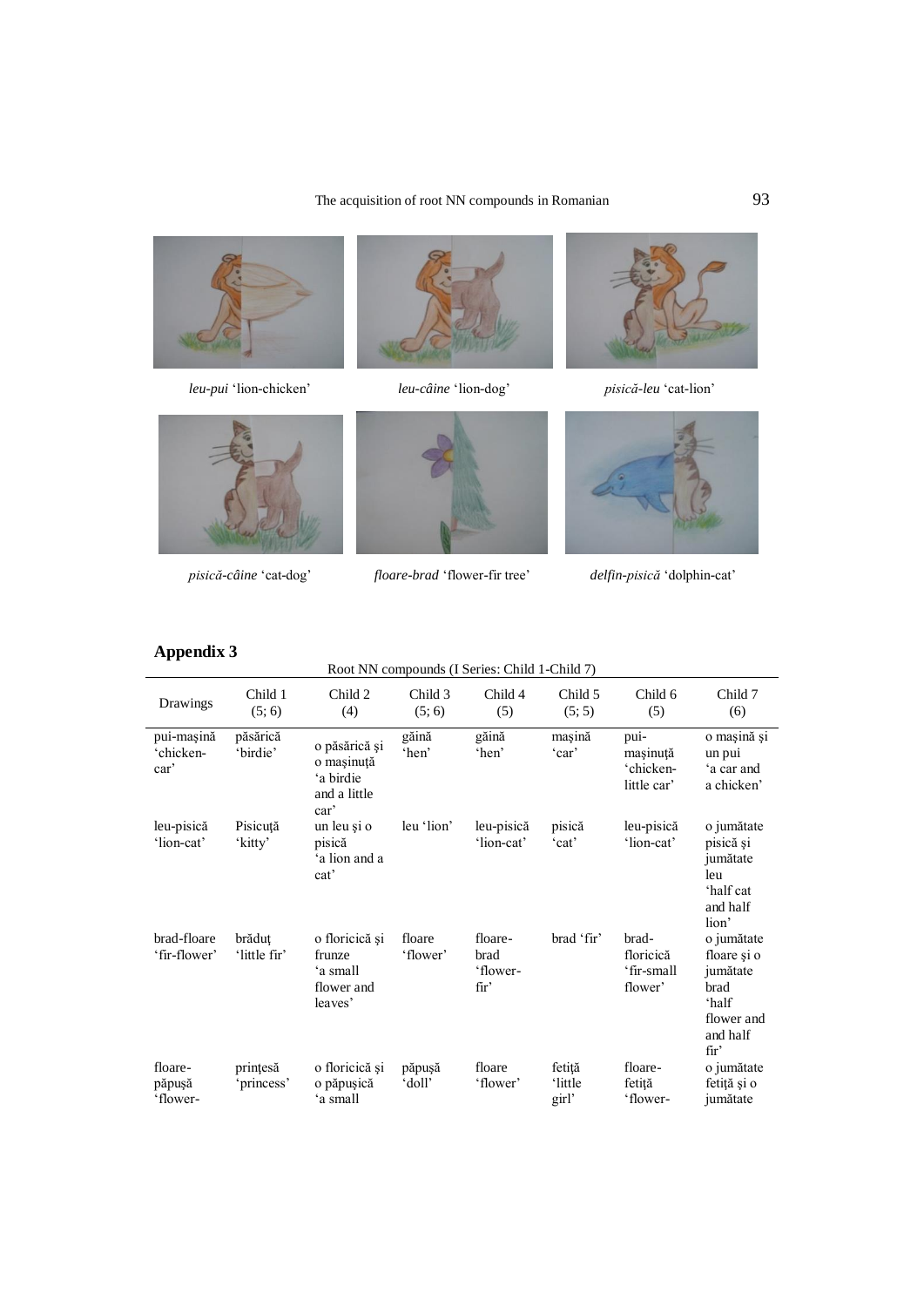94 A D IN A CAMELIA BLEOTU

| doll'                               |                                 | flower and a<br>small doll'                                                      |                     |                     |                      | little girl'                                       | floare<br>'half girl<br>and half<br>flower'                                              |
|-------------------------------------|---------------------------------|----------------------------------------------------------------------------------|---------------------|---------------------|----------------------|----------------------------------------------------|------------------------------------------------------------------------------------------|
| casă-brad<br>'house-fir'            | căsuță<br>'small<br>house'      | un brăduț și<br>o căsută<br>'a little fir<br>and a small<br>house'               | brad 'fir'          | casă<br>'house'     | casă<br>'house'      | brad-casă<br>'fir-house'                           | o jumătate<br>casă și o<br>jumătate<br>brad<br>'half house<br>and half<br>fir'           |
| pisică-leu<br>'cat-lion'            | pisicuță<br>'kitty'             | un leuț și o<br>pisicuță<br>'a little lion<br>and a kitty'                       | leu 'lion'          | pisică<br>'cat'     | tigru<br>'tiger'     | leu-pisică<br>'lion-cat'                           | o jumătate<br>leu și o<br>jumătate<br>pisică<br>'half lion<br>and half<br>cat'           |
| delfin-pui<br>'dolphin-<br>chicken' | delfinas<br>'little<br>dolphin' | o rață și un<br>delfin<br>'a duck and<br>a dolphin'                              | delfin<br>'dolpin'  | delfin<br>'dolphin' | delfin<br>'dolphin'  | pui-delfin<br>'chicken-<br>dolphin'                | o jumătate<br>pui și o<br>jumătate<br>delfin<br>'half<br>chicken<br>and half<br>dolphin' |
| mașină-<br>delfin 'car-<br>dolphin' | masină<br>'car'                 | o coadă de<br>balenă și o<br>masinuță<br>'a dolphin<br>tail and a<br>little car' | mașină<br>'car'     | masină<br>'car'     |                      | delfin-<br>mașină<br>'dolphin-<br>car <sup>2</sup> | o jumătate<br>delfin și o<br>jumătate<br>masină<br>'half<br>dolphin<br>and half<br>car'  |
| masină-<br>câine 'car-<br>dog'      | câine<br>' $\log$               | un câine și o<br>mașinuță 'a<br>dog and a<br>little car'                         | delfin<br>'dolphin' | masină<br>'car'     | câine<br>$'$ dog'    | cățel-<br>masină<br>'dog-car'                      | o jumătate<br>câine și o<br>jumătate<br>mașină<br>'half dog<br>and half<br>car'          |
| câine-<br>mașină<br>'dog-car'       | urs-mașină<br>'bear-car'        | un cățel și o<br>mașinuță<br>'a dog and<br>a little car'                         | câine<br>'dog'      | câine<br>'dog'      | <b>urs</b><br>'bear' | urs-masină<br>'bear-car'                           | o jumătate<br>câine și o<br>jumătate<br>mașină<br>'half dog<br>and half<br>car'          |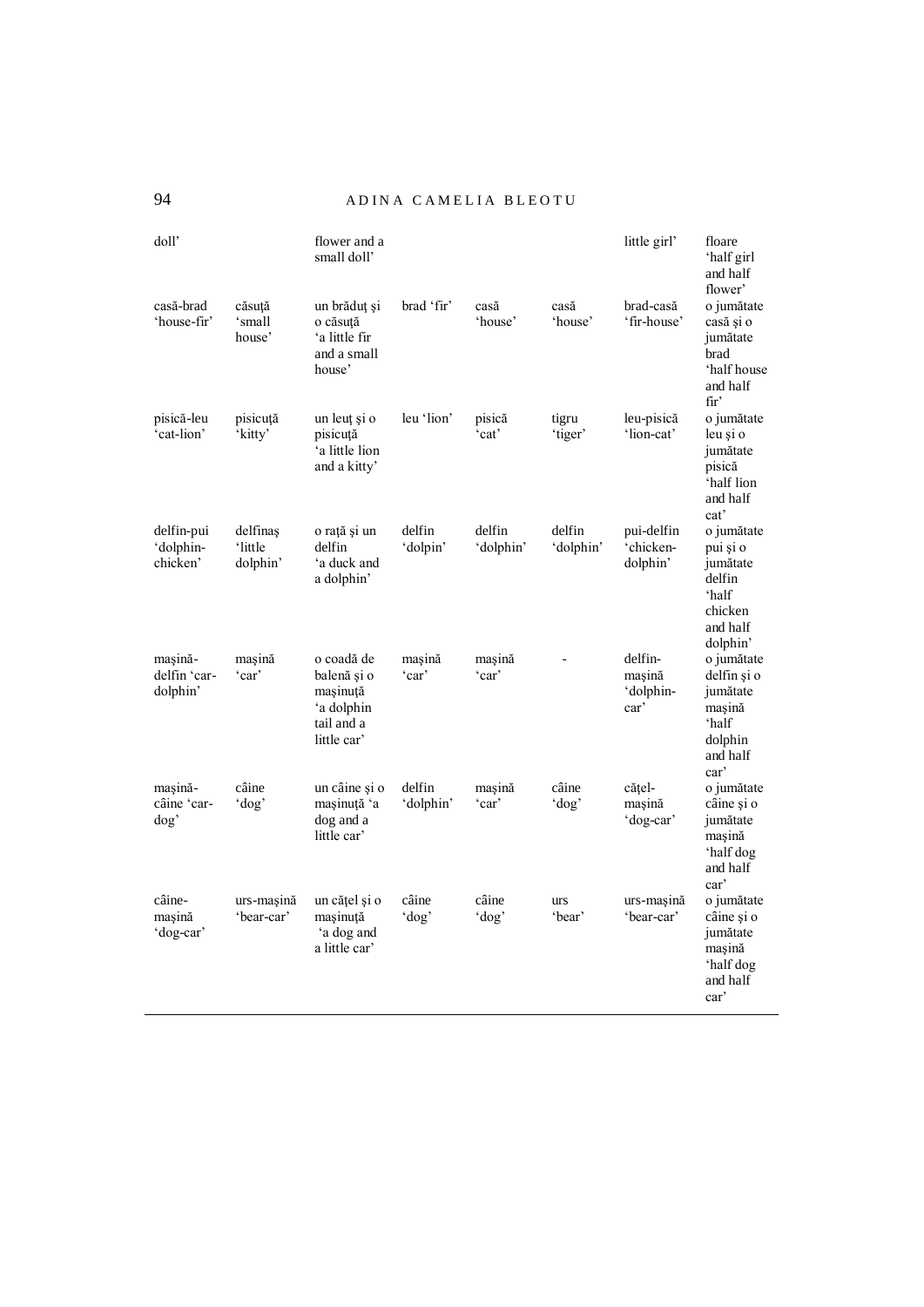| Drawings                               | Child 8                                                                                             | Child 9                                                                                 | Child 10                                                                                                    | Child 11                                          | Child 12                                      | Child 13                                                                  |
|----------------------------------------|-----------------------------------------------------------------------------------------------------|-----------------------------------------------------------------------------------------|-------------------------------------------------------------------------------------------------------------|---------------------------------------------------|-----------------------------------------------|---------------------------------------------------------------------------|
|                                        | (5; 6)                                                                                              | (6)                                                                                     | (5)                                                                                                         | (5; 5)                                            | (5; 6)                                        | (4)                                                                       |
| pui-mașină<br>'chicken-<br>car'        | un pui<br>'a chicken'                                                                               | pui<br>'chicken'                                                                        | un puiuț cu<br>masină/o<br>mașină care<br>merge<br>'a little<br>chicken with<br>a car/ a car<br>that walks' | mașină 'car'                                      | mașină-<br>rată 'car-<br>duck'                | pui-mașină<br>'chicken-car'                                               |
| leu-pisică<br>'lion-cat'               | un cap de pisică<br>și un cap de leu<br>'a cat head and a<br>lion head'                             | pisică<br>("pentru<br>că-mi plac<br>pisicile")<br>'cat'<br>"because<br>I love<br>cats") | un leuț și o<br>pisică<br>'a little lion<br>and a cat'                                                      | pisică 'cat'                                      | tigru-pisică<br>'tiger-cat'                   | pisică-leu<br>'cat-lion'                                                  |
| brad-floare<br>'fir tree-<br>flower'   | un cap de floare<br>și un cap de brad<br>'a flower head<br>and a fir head'                          | brad<br>'fir'                                                                           | un brad și o<br>floricică<br>'a fir and a<br>flower'                                                        | floare<br>'flower'                                | pom-floare<br>'tree-<br>flower'               | brad-floare<br>'tree-flower'                                              |
| floare-<br>păpușă<br>'flower-<br>doll' | un cap de fetiță<br>și un cap de<br>floare<br>'a girl's head<br>and the head of a<br>flower'        | fată<br>'girl'                                                                          | o fetiță și o<br>narcisă<br>'a girl and a<br>daffodil'                                                      | o fetiță<br>'a little girl'                       | fetiță-<br>floare<br>'little girl-<br>flower' | floare-fetită<br>'flower-little<br>girl'                                  |
| casă-brad<br>'house-fir<br>tree'       | un cap de casă și<br>un cap de brad<br>the head of a<br>house and the<br>head of a fir'             | casă<br>'house'                                                                         | un brad și o<br>căsută<br>'a fir and a<br>little house'                                                     | $\mathbf{a}$<br>un brad<br>tree'                  | copac-casă<br>'tree-<br>house'                | brad-casă<br>'fir-house'                                                  |
| pisică-leu<br>'cat-lion'               | un cap de pisică<br>și un cap de leu<br>'the head of a cat<br>and the head of a<br>lion'            | leu<br>'lion'                                                                           | o pisică și un<br>leu<br>'a cat and a<br>lion'                                                              | leu<br>'lion'                                     | tigru-pisică<br>'tiger-cat'                   | leu-pisică<br>'lion-cat'                                                  |
| delfin-pui<br>'dolphin-<br>chicken'    | un cap de delfin<br>și o coadă de pui<br>the head of a<br>dolphin and the<br>tail of a chicken'     | delfin<br>'dolphin'                                                                     | un delfin și<br>corpul lu' un<br>puiut<br>'a dolphin<br>and the body<br>of a little<br>chicken'             | un delfin<br>'a dolphin'                          | delfin-rață<br>'dolphin-<br>duck'             | coada puiului<br>și rechin 'the<br>tail of the<br>chicken and a<br>shark' |
| mașină-<br>delfin<br>'car-<br>dolphin' | un cap de<br>mașină și coada<br>de delfin<br>the <sup>*</sup><br>head of a car and<br>the tail of a | masină<br>'car'                                                                         | o mașină și<br>corpu'lu'<br>delfin<br>'a car and<br>the body of a                                           | coada<br>delfinului<br>'the tail of a<br>dolphin' | delfin-<br>mașină<br>'dolphin-<br>car'        | mașină cu<br>coadă<br>'car with a<br>tail'                                |

Root NN compounds (II Series: Child 8-Child 13)